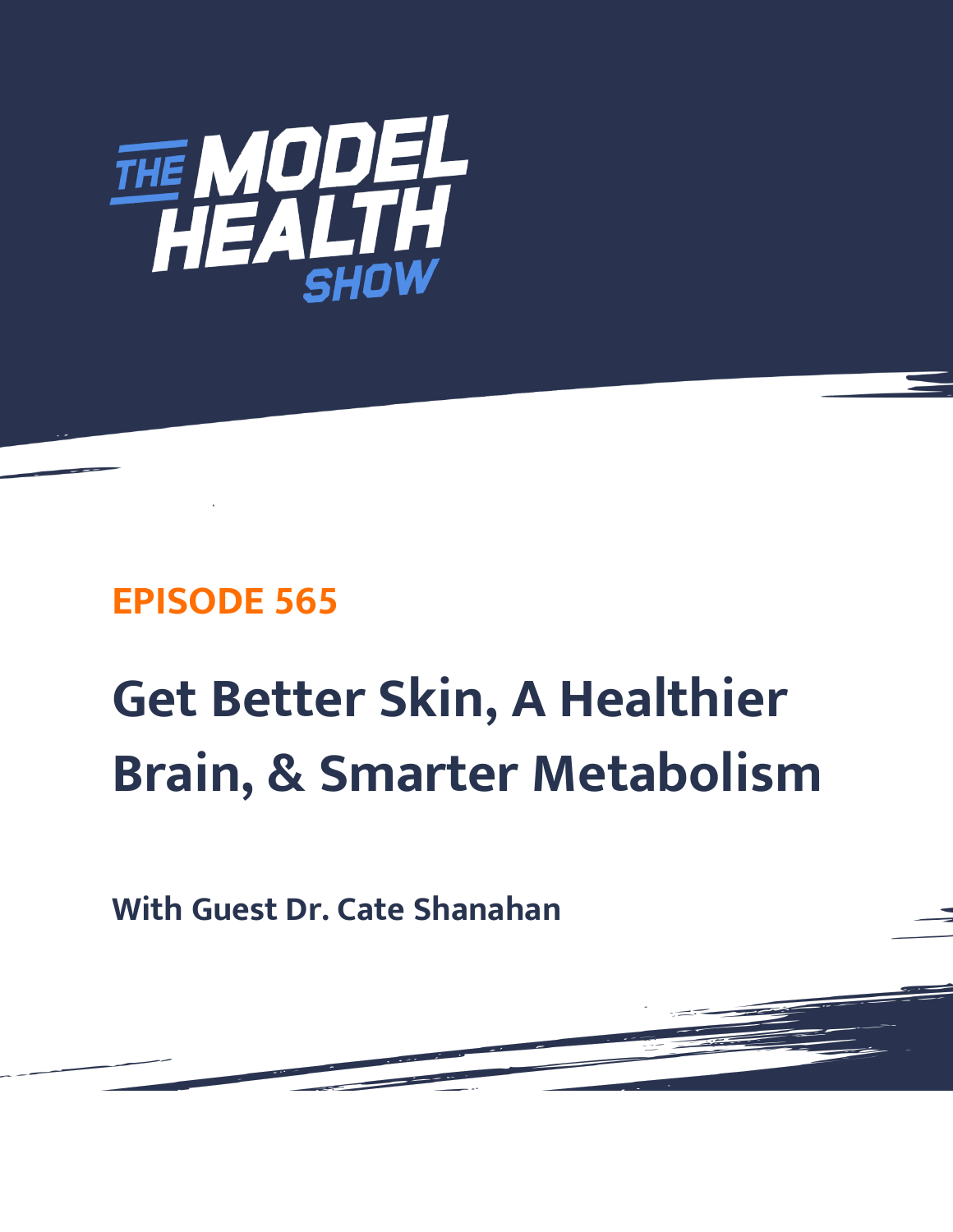## **You are now listening to The Model Health Show with Shawn Stevenson. For more, visit themodelhealthshow.com.**

**SHAWN STEVENSON:** Welcome to the Model Health Show, this is fitness and nutrition expert, Shawn Stevenson, and I'm so grateful for you tuning in with me today. Humans are oily individuals. I'm not talking about the Wizard of Oz and the Tin Man looking for that oil to keep everything lubricated, humans are naturally producing and drawing in oils from our environment, specifically through our food, and also utilizing oils for many of our functions, specifically for instances that we can have a cognitive association to, would be like the movement of our joint. This would be the health of our skin.

But some things that people don't tend to think about is the oiliness of the human brain. The human brain, if we look at the "dry weight" of the human brain, it's anything but dry. It's actually primarily fat. The human brain itself is actually the consistency of soft butter. It's a very fat dominant, fat loving organ. We're going to talk about that a little bit today.

But most importantly, I want people to think about our cardiovascular system. Heart disease is the number one cause of death in the United States, and it's been that way for many years. And it's been on the rise, of course, specifically in recent decades, whereas this was much more of a rare occurrence with our ancestors, generations prior to now, and the rates have just been skyrocketing, as you very well know.

One of the things that isn't often talked about, because we think it of course, is diet-related, which definitely plays a huge part. Research published in the Journal of the American Medical Association, this was published in 2018, determined that poor diet is the number one risk factor for cardiovascular disease and many other chronic conditions that people are suffering with, but specifically, we're talking about heart health.

But what does that actually mean? We think about maybe sugar, we think about maybe fat, but what type of fat? Because we tend to put these things in very black or white boxes. When we talk about sugar, is this a naturally occurring sugar from a fruit, say, something like that? Or something that's not very refined, like a honey? Or something that's highly refined, like say a packaged C&H sugar out there on the store shelves?

There's some differentiation that needs to take place, because humans have been consuming sugar and consuming fats since the very beginning of our evolution, and to just vilify these things without context is part of the problem. Because there's specific types of fat that are well noted to be problematic.

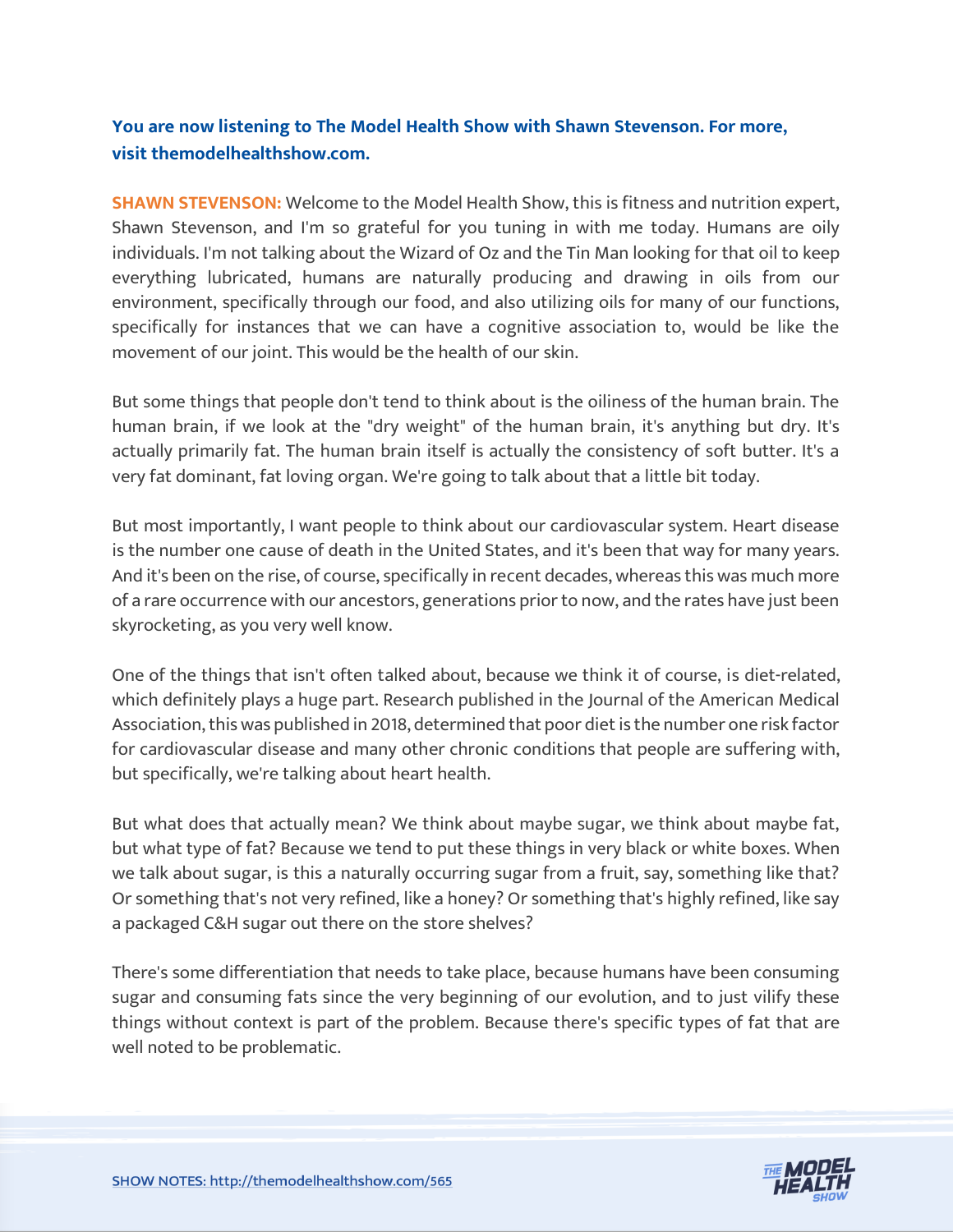A recent report that was published in the BMJ Open Heart found that vegetable oils can be a major culprit behind organ failure, cardiac arrest, and sudden death. Vegetable oils. That sounds remarkably healthy. A vegetable oil? Now, if you pull back a little bit and you don't have any concept of these issues, because I know a lot of folks that listen to the show, we've talked about some of these highly refined oils on past shows and bringing on some of the leading experts in the field, but if you don't have any context of this, like my family did not, as I was growing up, vegetable oils sound healthy.

If you put the name "vegetable" on it, it's denoting that this is a healthier option. So how in the world is this causing damage to the human heart? Well, the human body itself is able to integrate with the materials that it's given, and also if things that are provided to the human body are not effectively processed, the body finds creative ways to store these things, and what it does ultimately, we're putting highly refined, low-quality oils into our bodies.

There's going to be a diversion of energy. Number one, there's going to be damage to our mitochondria to be able to support our processes of health, whether it's our immune system, whether it's our cardiovascular system, but also there's going to be a rapid increase in inflammation, and we know that inflammation is really the primary driver for looking at cardiovascular issues. We tend to put in these small boxes of, "It's the cholesterol, it's fat." It's actually inflammation.

Also, when we think about blood pressure, for example, when it comes to cardiovascular issues, but what about blood sugar? What about blood sugar? It's all happened in the same blood, the pressure and the sugar, but also what kind of fats are getting delivered throughout our blood? All of these things matter.

But inflammation is the culprit that can really create some damage, and we've done a master class specifically dedicated to understanding inflammation, so we'll put that for you in the show notes. But today we're going to focus on these highly refined, unusual fats that have only recently made their way into the human diet, and only recently, even more recently, been used in a wide array of foods, and specifically being something that's really hard to even avoid in our culture today, and we're bringing on the foremost expert in the subject matter, so I'm really, really excited about this.

Now, before we get to our special guest, just thinking about growing up and my mother making that switch over to using "vegetable oil" to fry up potatoes, for example, thinking it's a healthier option. At the same time, I was also having my Kool-Aid. It's one of the things that I grew up having on a regular basis.

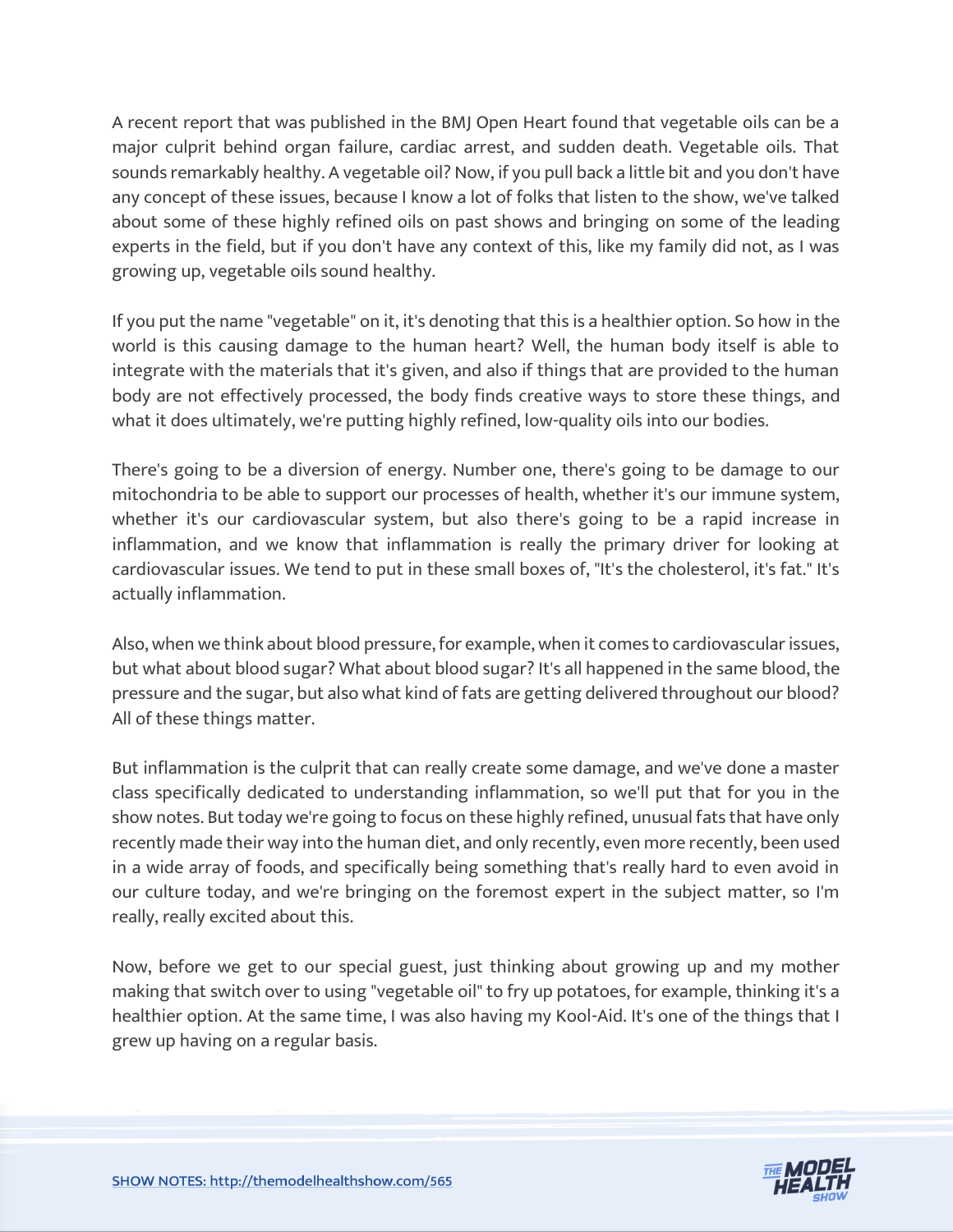I was the Kool-Aid chemist in the house, combined flavors. I've always been a flavor guy, so I would combine the black cherry with the fruit punch, I'd try to come up... But here's the thing. The amount of sugar, we're talking about a cup, cup and a half in a pitcher, a cup and a half of sugar in a pitcher of Kool-Aid that I'm sipping on.

And then of course, they come out with the Kool-Aid Jammers and things like that just to make that access to these sweetened beverages with zero nutrition. It's not coming along with an array of vitamins and minerals and phytonutrients or anything like that. It's bringing in an incredibly abnormal amount of highly refining sugar into the body.

But that thread is still there for many people are utilizing these things, because for me, I wasn't necessarily a big soda drinker, I loved fruit punch and juice and things like that. But this is what I love today, is that we have the ability to upgrade those things, experiences that people are acclimated towards, but providing much higher quality ingredients.

And so today, one of the things that my family uses and my youngest son, who's 10 years old, he'll go over and grab this himself, is a red juice formula that utilizes things like Acai. Acai has an ORAC value, if we're talking about antioxidant capacity, of 103,000. This means that it has more antioxidants, 10 times more antioxidants than just about any other fruits that you'll see in a conventional grocery store. 10 times more.

But here's the thing that really sets it apart, that we have peer reviewed evidence on, the Journal of Agriculture and Food Chemistry found that Acai actually does directly raise participant's antioxidant levels. This demonstrates that it is effectively absorbed from our gut, we have an association with it. We know that it's in the food, but we also know that we pick it up and utilize it.

Also in this formula, so we got Acai in the formula, we've got blueberry in the formula. Researchers at the University of Michigan published data finding that blueberry intake can potentially affect genes related to fat burning. Also in this formula, beets. How often are you getting access to be to beets?

A study published in the Journal of Applied Physiology showed that drinking beet juice boosts stamina up to 16% during exercise, and they found that the participants experienced less muscle damage and less fatigue after exercise. So, these are just three of the ingredients in the Organifi Red Juice formula. No crazy processed sugars, nothing like that. Just super food concentrates. And all organic.

Kids love it, so it's kid tested, mother and father approved. Definitely pop over and check it out. It's organifi.com/model. That's O-R-G-A-N-I-F-I dot com/model. And you get 20% off, 20% off

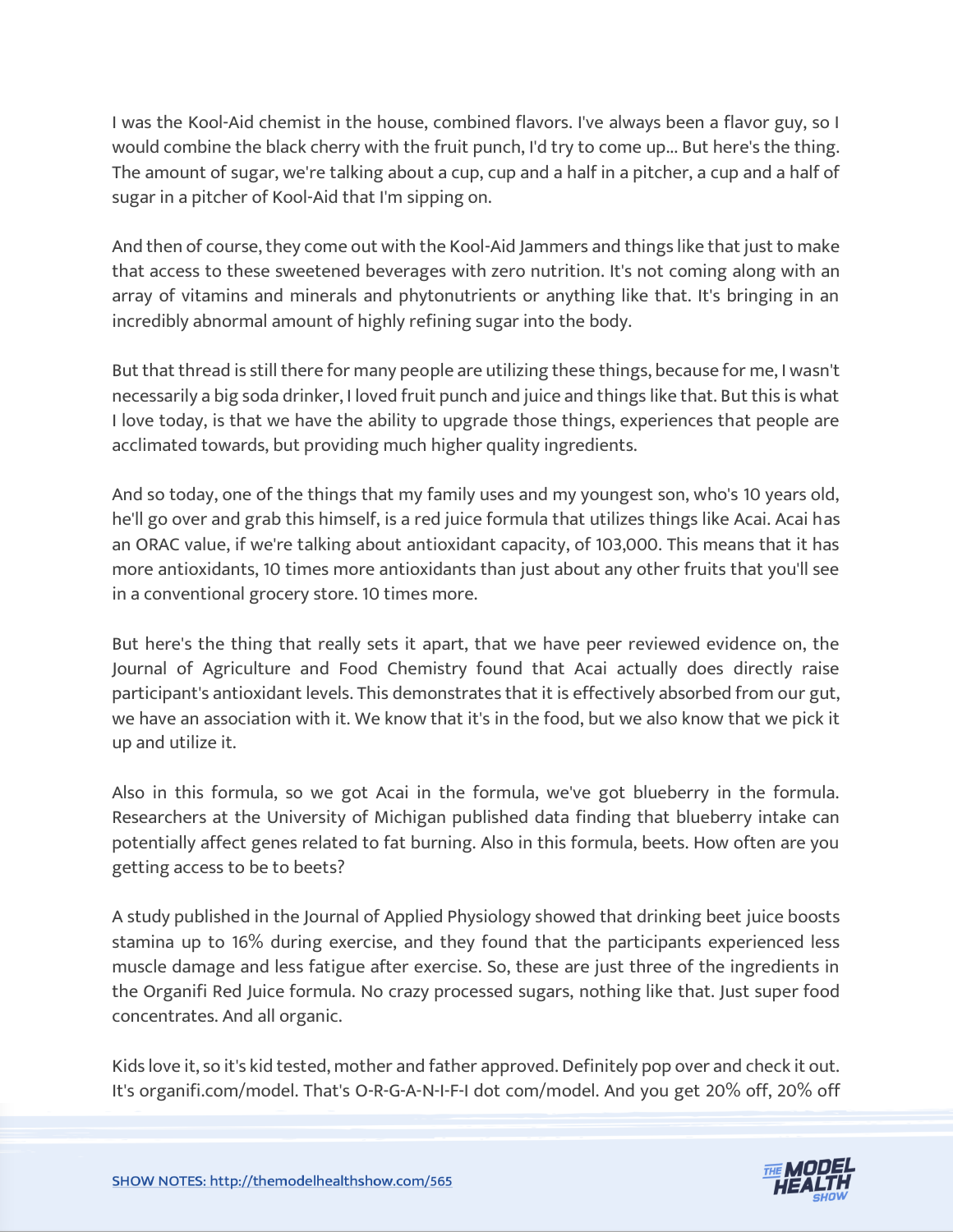their Red Juice formula. Their amazing Green Juice formula, and every other thing that they carry, exclusive. So, pop over there, check 'em out. Organifi.com/model. Now let's get to the Apple Podcast review of the week.

**ITUNES REVIEW:** Another five-star review titled, "Thank you" by EMA Dave. "Shawn, I appreciate your calming voice and down-to-earth approach to some very complex subjects. Your consistent references to peer-reviewed studies help me feel comfortable that facts and logic have been scrutinized and validated. After each episode, I sit up straighter and look to a brighter future, knowing a little more about what makes my mind and body tick and how I can make it operate with greater strength and efficiency. Best to you and your family."

**SHAWN STEVENSON:** That's powerful. We can all look forward to a brighter future. That's one of our missions today. When there's so much turbulence happening in the world, what do we want the world to look like? What do we want our societies health to look like, our families, our work life, the way that we interact with each other? Let's start to get a crystal-clear vision moving forward, because the human mind is incredibly powerful in bringing those things to fruition.

Of course, we're dealing with some problems, not to ignore those things, but where are we going, where are we going to be headed? The clearer that we can get on this, the more swiftly and gracefully I believe we can bring it into reality. So again, thank you so much for leaving that review over on Apple Podcast, and without further ado, let's get to our special guest and topic of the day.

Our guest today is Dr. Cate Shanahan, and she is truly one of the leading authorities on nutrition and human metabolism. A board-certified family physician for over 20 years, and also a New York Times bestselling author of, The Fatburn Fix, and Deep Nutrition and Food Rules. Her expertise is fixing the underlying problems that cause metabolic damage and inflammation.

You've definitely heard about some of the people whose lives have been impacted by Dr. Cate's work working with the Lakers for many years. Kobe Bryant was on her protocol, really helping him to recover from an injury that would have taken a significant amount of time to recover from. Not just that, but also coming back and playing at a high-level after the injury, and really taking hold of Dr. Cate's advice.

And so, she's had a big impact on sports performance and everyday performance, everyday health for so many people, and we're going to welcome back, jumping into this conversation with the amazing Dr. Cate Shanahan. Dr Cate Shanahan, one of my favorite people in this space. Welcome back to the show.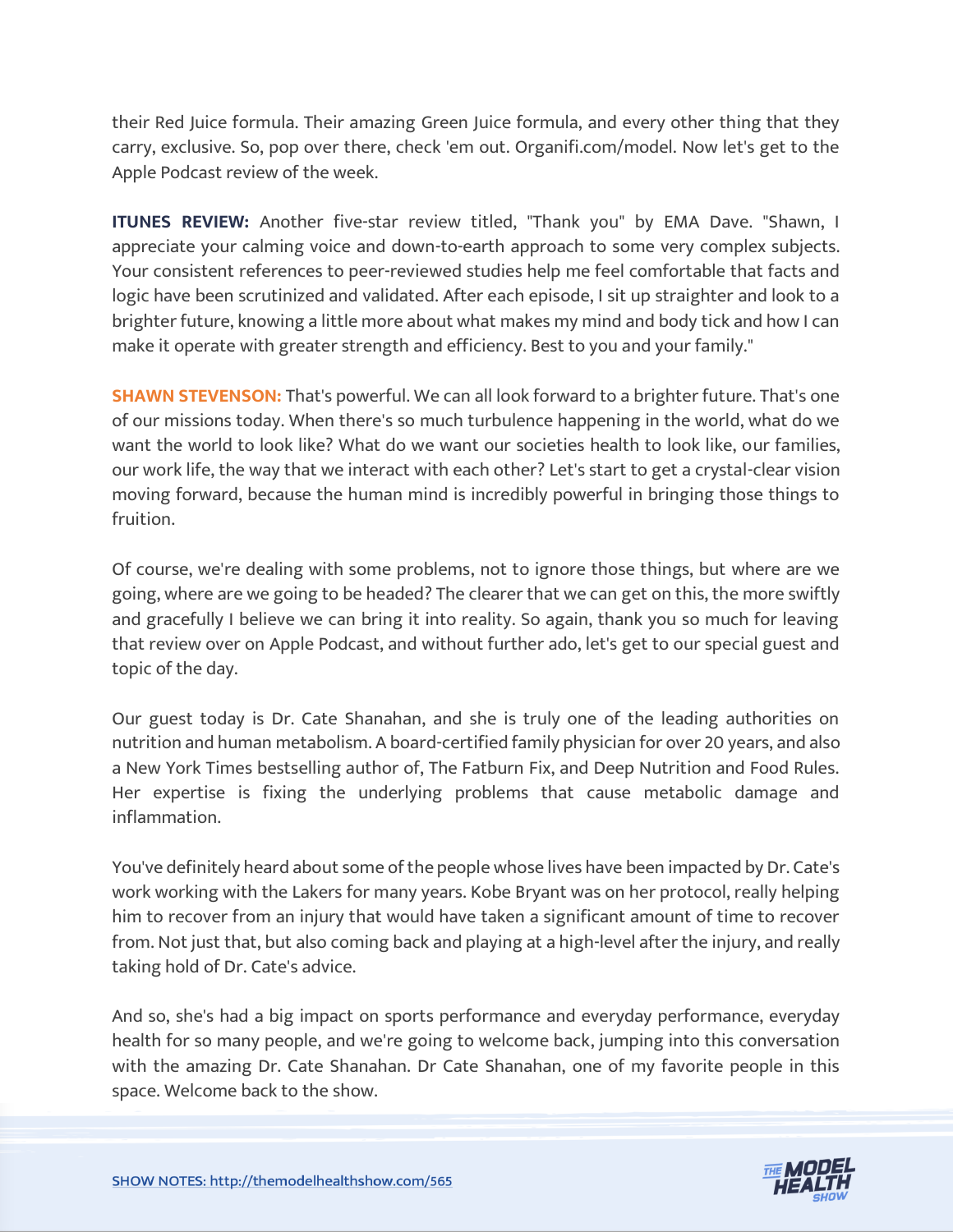**DR. CATE SHANAHAN:** Thank you so much for inviting me back. It's always a pleasure to speak with you.

**SHAWN STEVENSON:** Aww. Well listen, the first thing I want to do is for folks who might not be aware of this subject matter, can you give us a brief summation about what vegetable oil actually is? It sounds super healthy, it's got "vegetable" in the title, but let's talk about what it actually is.

**DR. CATE SHANAHAN:** Vegetable oil is the defining feature of junk food. When you talk about why is the Western diet unhealthy? It's because of the fact that it's totally filled up with tons of vegetable oils. And so just to specify, vegetable oil is not coming from peas and carrots. It's coming from seeds actually, so some people call it "seed oil", and there's eight of them that I recommend everyone just get out of their diet as much as possible, as soon as possible.

So, there's corn, canola, cotton seed, soy, sunflower, safflower, rice, bran, and grape seed. So, there's a lot of 'em, right? There's, I've called them the "hateful eight" since there's eight of 'em, just to help remind people at least that there's a lot of them. There's eight, you want to memorize these things, that seems like a big job. But they're in everything that's bad for us.

So, if you look at... You just go to your cupboard and just look at anything that's a packaged ingredient, a packaged good, it's going to have one of these oils in them. You won't have to look too long before you find one. The worst offenders are the things that we think are health foods, like salad dressing and well, mayonnaise.

People use a lot of mayonnaise. It's actually the number one condiment, although no one really thinks it's healthy. But it's in baby formula, it's in stuff that's labeled "organic", because you can be organic and still include organic canola oil. They make it organic. All that means is that they didn't saturate the plant with Roundup and pesticides while they were growing it, but it doesn't mean that it's... The end product is healthy, right?

I mean, you know that sugar, of course, can be organic sugar. So doesn't mean it's healthy, just 'cause it says "organic. So, these things are everywhere, and doctors don't really know a thing about them. So, when you're talking to your doctor about your diet, they'll never ask you how much seed oil are you getting, or vegetable oil.

They'll never ask you about how much of that are you eating, what are you cooking your stuff in. They're never going to ask that, just 'cause we don't learn how toxic these things are. I had to learn all on my own.

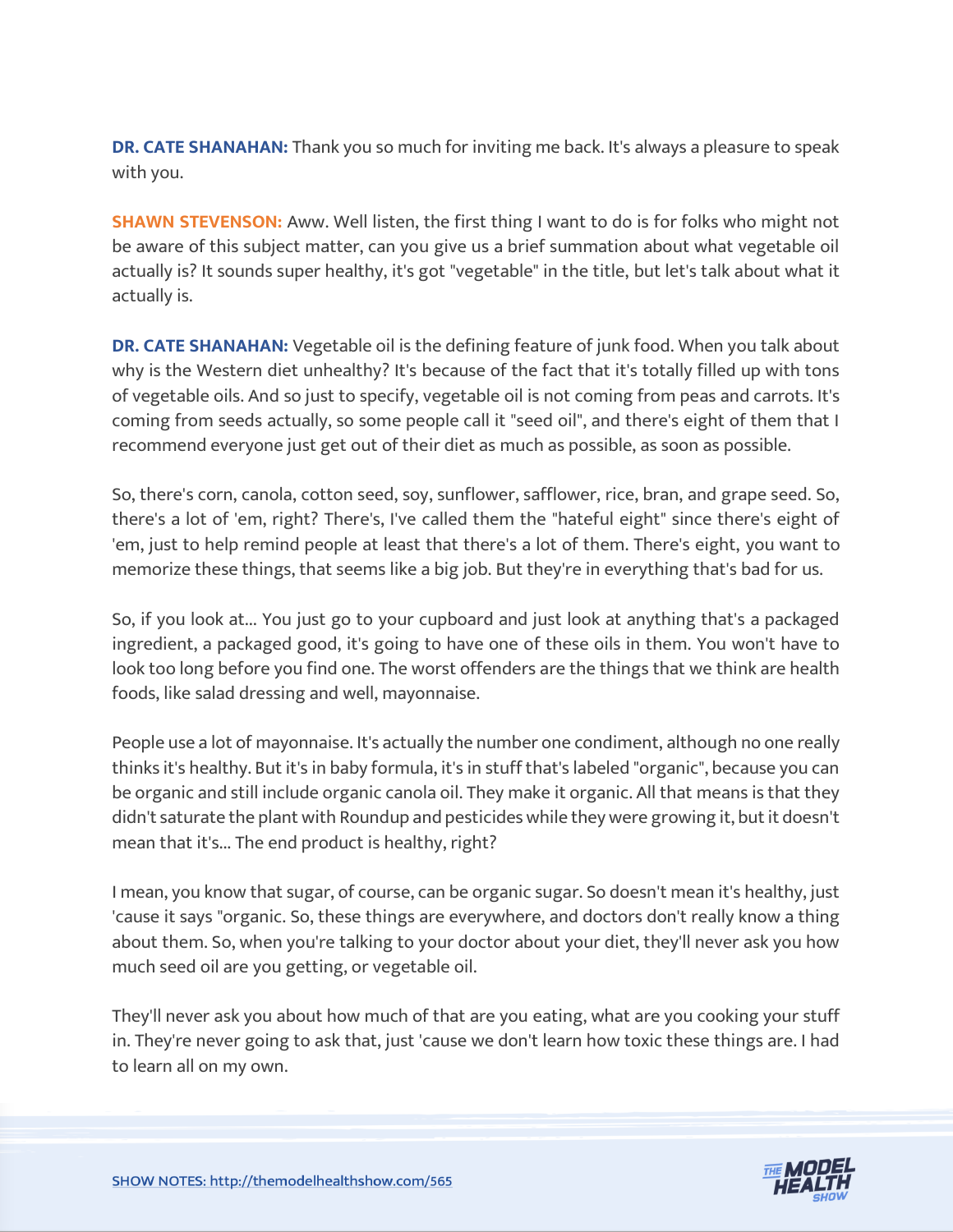**SHAWN STEVENSON:** Of course, and you've been a pioneer in getting this message out. So, when you say the word "toxic", why are these... Again, they're labeled as healthy as a vegetable oil, why is this considered toxic to the human body?

**DR. CATE SHANAHAN:** Because of the fact that it actually contains real toxins. So, this is the sick thing about it, there's about... Well, let's see. Where do the toxins come from? I guess maybe that's what we should start talking about. Where does it come from? Is it something that gets sprayed on them, is it added? And the thing to know is that it's the seeds themselves have this kind of oil in them, that when you process it or heat too much, it deteriorates into toxins.

That's an important point, and I want to break that down a little bit, 'cause I said a lot there. The seeds themselves have this oil in them that's high in something called "polyunsaturated fat", which is like the opposite of saturated fat, and it's... Yes, it is the very fat that doctors will tell you, and your cardiologist will tell you, and Harvard will tell you is the healthy kind of fat, but it's not at all healthy when we consume it the way we do in the amounts that we do.

So, you can only handle, our body can only handle a little bit of it. So, when you eat seeds, like I mentioned sunflower and corn and soy, when you the seeds, it doesn't have the toxic properties in it because it's only during the heating and the pressuring and the refining, and then the re-heating again, that it deteriorates into toxins.

When you run these things through a factory to extract the oil from the seed, it's an extremely chemically intensive process, and fun fact, the first time they made oil out of cotton seed was about 100 and some years ago, and they didn't know what the health effects were, they didn't know if it was safe to eat, so they feed it to cows and some of the cows died. So, there was a lot of work that they had to do in terms of the refining to get it so that it wasn't immediately toxic.

So that's, I'm just mentioning that to give you a sense of the fact that it's an extremely highly processed product, you can't just squeeze the oil out with heat and pressure, you got to then go through about 40 to 100, depending on what country you're in. Other processing steps, each one involving a big machine in a massive factory, to be able to make that crude oil that you extracted clear again and edible.

When you first extract it, it's like this foul smelling brownish inedible oil that looks very much like used motor oil and is probably about as healthy. I mean, literally. I'm sure you can take used motor oil and run it through the same steps and have something edible-ish coming out the other end. And so that's where the toxins come from is from the processing.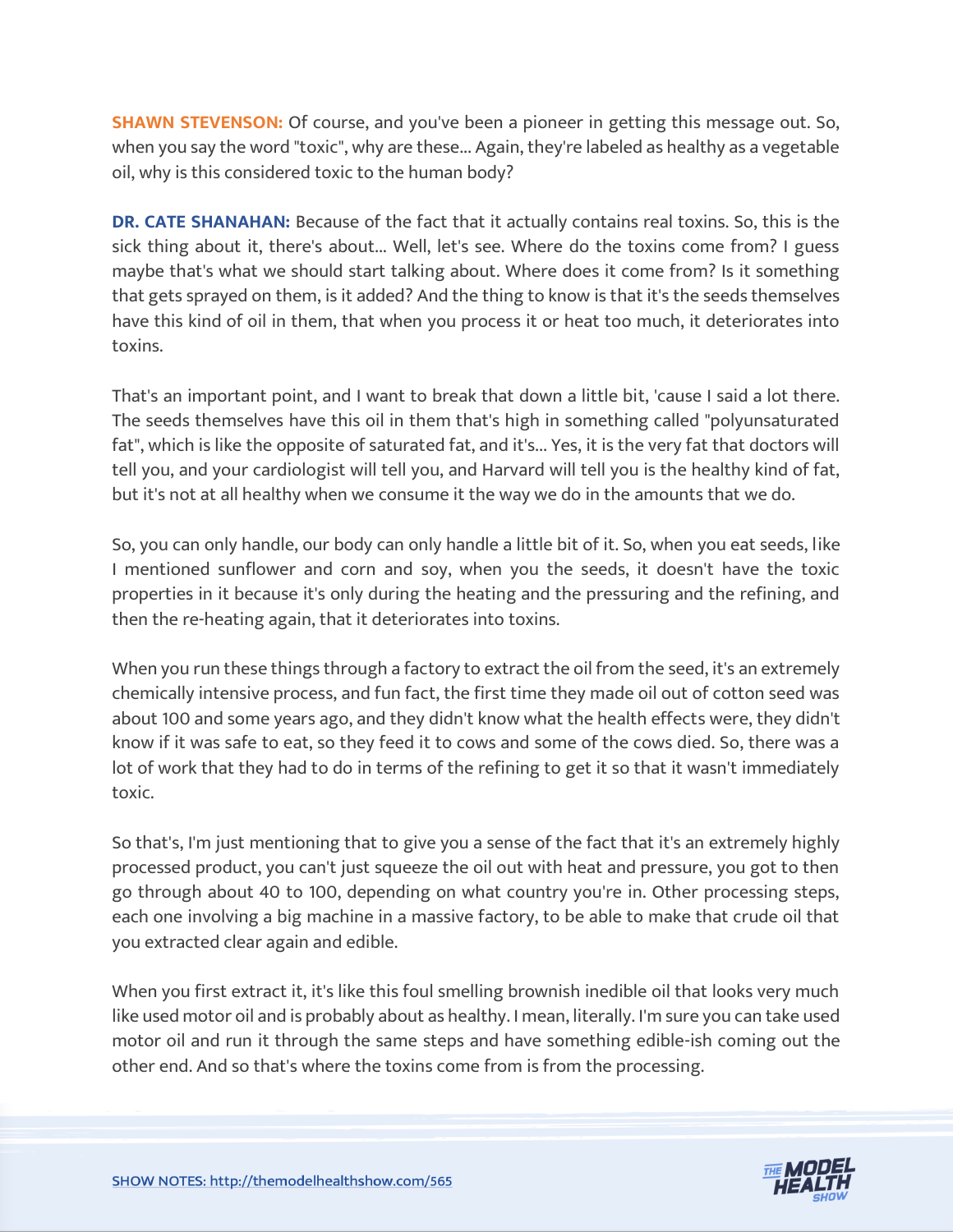Oh, but wait, that's not where all the toxins come from, because when you've used that oil again in a deep fryer and a shallow frying pan, or just really put any heat on it, the same kinds of reactions occur in this dangerous polyunsaturated fatty acid that's in these oils, and they break down again into the same kinds of toxins. And when I say "toxins" I mean you know how cigarette smoke has toxins, it's got something called "acrolein" in it?

Literally the same molecule you have in seed oils. Acrolein. I was just listening to a professor give a lecture about, "How much is in this? Is it relevant?" In one serving of large fries, that's been deep fried, you have the equivalent amount of acrolein as you would get from smoking 20 to 25 cigarettes. Smoke the whole pack. One serving. And that is just one of the types of toxins that are in seed oil.

So, when I say these things are toxic, I'm not kidding. I don't mean like just a slight amount of something like, "Oh, you don't want to live on it." Well, first of all, we are living on it because take a look, it's in your fridge, it's in your cupboard. Secondly, it has toxins in higher quantities than anything else we can consume, even cigarettes. Isn't that just mind-boggling?

To me it's like how is it that doctors can't hear this and they can't understand how important that this could be to their patient's health? So that's why I've been sort of on this campaign for a while now, over 15 years. Almost 20 years. I'm getting up there.

**SHAWN STEVENSON:** Yeah, and you know what, it's so crazy because first and foremost, this has never been a part of the human diet through our evolution. This is a new invention, first and foremost. And as a matter of fact, in that processing... This is one of the biggest things for me. Literally smoking gun.

And just to pivot on what you mentioned about the cigarette's comparison, this study, this was published in the journal, Inhalation Toxicology, and it noted that simply inhaling the smell of these seed oils while cooking can potentially damage your DNA.

**DR. CATE SHANAHAN:** Oh totally, yes.

**SHAWN STEVENSON:** When I read this, I was just like, "What? How? How is that even a thing?"

**DR. CATE SHANAHAN:** Yeah, what happens is you breathe it in, so they're called "volatiles", anything that you smell is, before you eat it, if you're smelling fried food, that fried smell that can permeate your kitchen, that is molecules that have come directly out of the frying pan. And people... They've done studies on folks who work in these restaurant chains where they're frying this stuff all the time, Taco Bell, McDonald's and they found that they have a higher rate of lung cancer because of this. There's no other...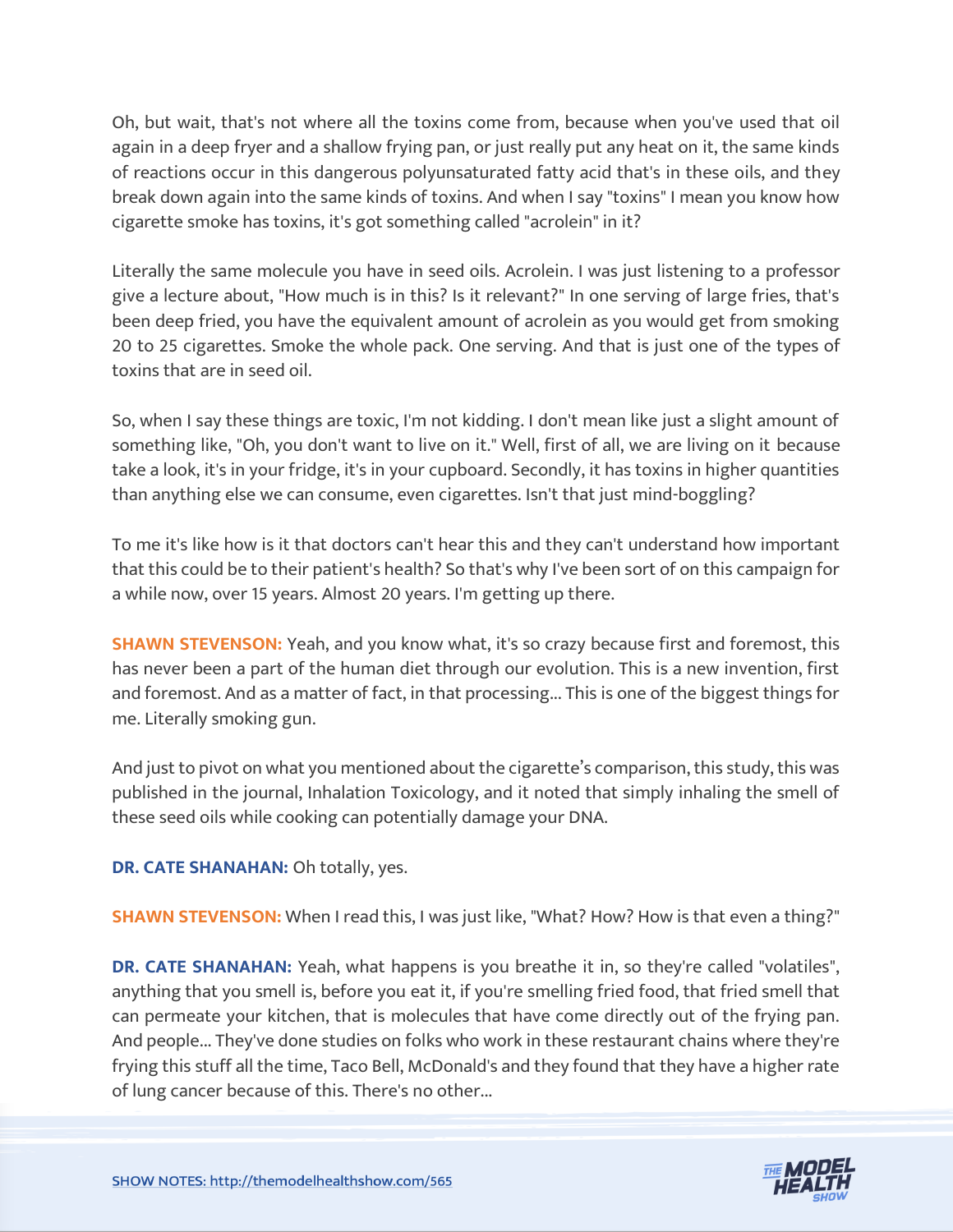They've done all the cross-checking and statistical work to make sure it's not this other factor. It's because of this. These things cause lung cancer in non-smokers and young people. And that's just getting started, because then when you eat them it's a whole other ball game. But let me tell you one thing about that stuff that you smell.

Some people think it smells really good, some people think it smells gross, but if you're a restaurant worker it will cake on your uniform and it's so volatile, this kind of lacquer-ish cake, it has actually set laundromats on fire. So, they had to... Yeah. You put it... Because when you launder it, it doesn't come out in the wash, so you put it in the dryer, and it heats up too much.

If someone's not there, and this happened when nobody was watching, it started a fire in the dryer and then started fire in the laundromat. They had to shut it down.

**SHAWN STEVENSON:** Holy smokes.

**DR. CATE SHANAHAN:** This is for real. For real toxic. It is insane that the American Heart Association is actually telling people this is the stuff we want to eat more of.

**SHAWN STEVENSON:** Alright, there's two things...

**DR. CATE SHANAHAN:** It's labelled heart healthy.

**SHAWN STEVENSON:** Right, ironically. So, there's two things. One, you mentioned this comparison, which would be, again, if it was extracting from the seed itself, we're going to get something more of the consistency of what might be like a gasoline, for example. How do we get from that product to what we see is this kind of uniform color where it might even look similar to an olive oil, or what's going on there to make it into this? What would the smell be like without adding deodorizers? What are they doing to make it this product that we end up seeing?

**DR. CATE SHANAHAN:** Oh yeah, well it ain't easy, let me tell you. Because I belong to a chat group of the oil scientists who do this for a living, and I can tell you there is an army of them all around the world working diligently to try to make it so that the oil is as least toxic as possible, and it makes sure that it comes out edible every time. And it's not guaranteed. You can just make one mistake in the many processing steps.

And so, what happens is when you first squeeze the seed, it's going to be a little different depending on whether it's like a cotton seed or soy or corn or canola, but it all looks a lot like used motor oil, like it's a brown, black color. Very thick. Very, very thick, because there's

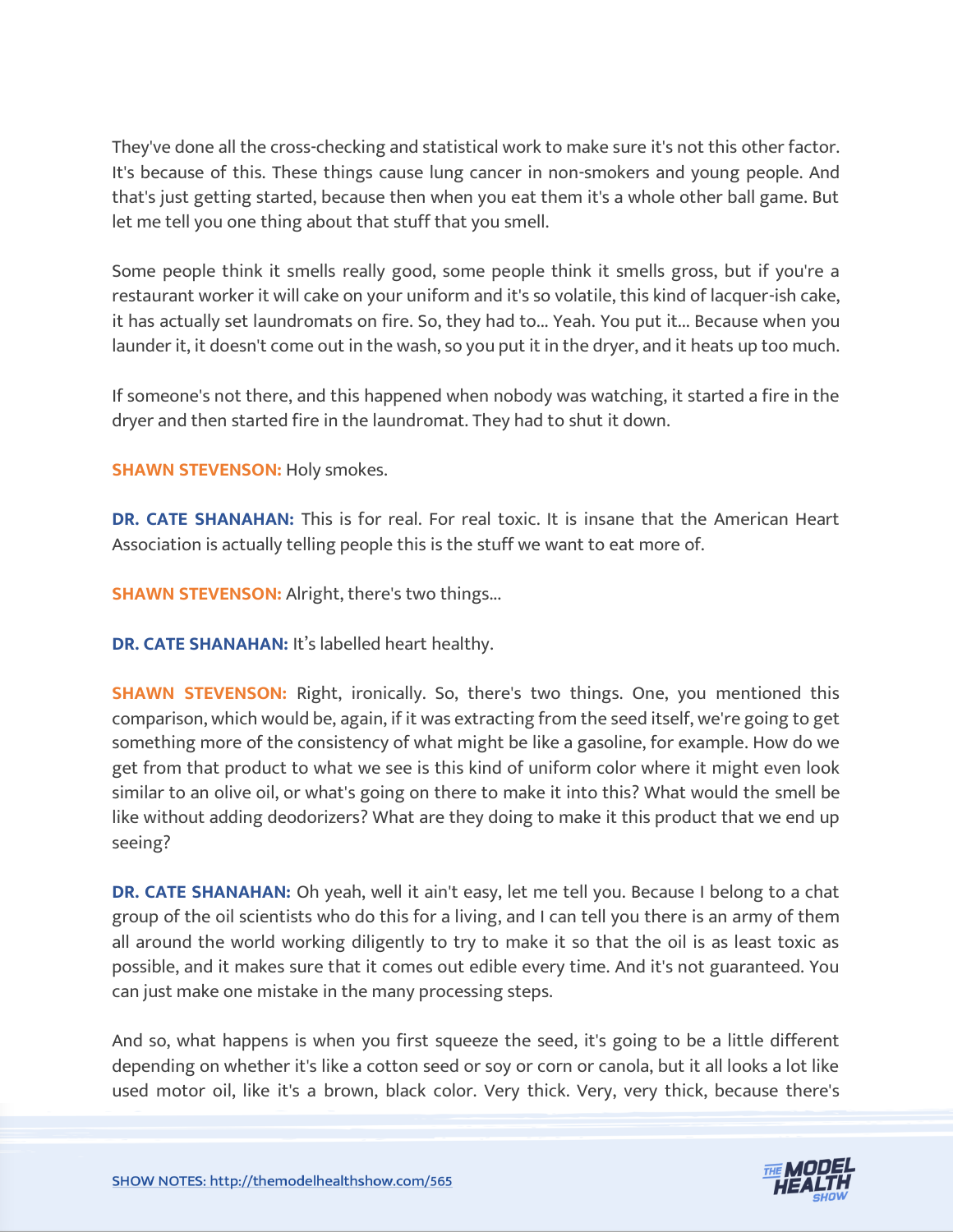polymers and glumpiness in it. And the texture would be irregular too, wouldn't be smooth and silky nice. It would be like lumpy and weird.

And the smell, I've never actually smelled it myself, but I've been told that... Well, there's a step called "deodorizing", so what do you think it smells like? In fact, it's not just a single step, there is entire factories devoted to the process of deodorizing. And then there's bleaching, which takes the color out, and that's a whole other... You can have an entire factory devoted to that.

One of the fun... Oh, here's another fun little fact. During this step called "degumming", where you get out like those glumpy polymers that might have the consistency of mucus or something like that, that's called "degumming". And what comes off is a black substance, looks exactly for all the world like diarrhea.

#### **SHAWN STEVENSON:** Eww.

**DR. CATE SHANAHAN:** Yeah. But here, it gets better. They use that. You've ever heard of soy lecithin?

**SHAWN STEVENSON:** Mm-hmm.

**DR. CATE SHANAHAN:** They lighten the color of that black stuff, and they dehydrate it and it becomes like yellow powder, fairly innocent looking yellow powder. But it started out as identical to kind of like a bloody diarrhea 'cause you don't really have... Normally you have black in your poop.

**SHAWN STEVENSON:** Sheesh, Dr. Cate.

**DR. CATE SHANAHAN:** Sorry, yeah.

**SHAWN STEVENSON:** No, this is like... We need this visual, and even when you mentioned the deodorizing and you're like, what do you think the comparison if it's deodorized? So basically, it smells like \*ss in there before they're treating it with chemicals.

**DR. CATE SHANAHAN:** Yeah. I should just say that next time. I'll just quote you. "Smells like \*ss."

**SHAWN STEVENSON: "According to Shawn Stevenson."** 

**DR. CATE SHANAHAN:** Right.

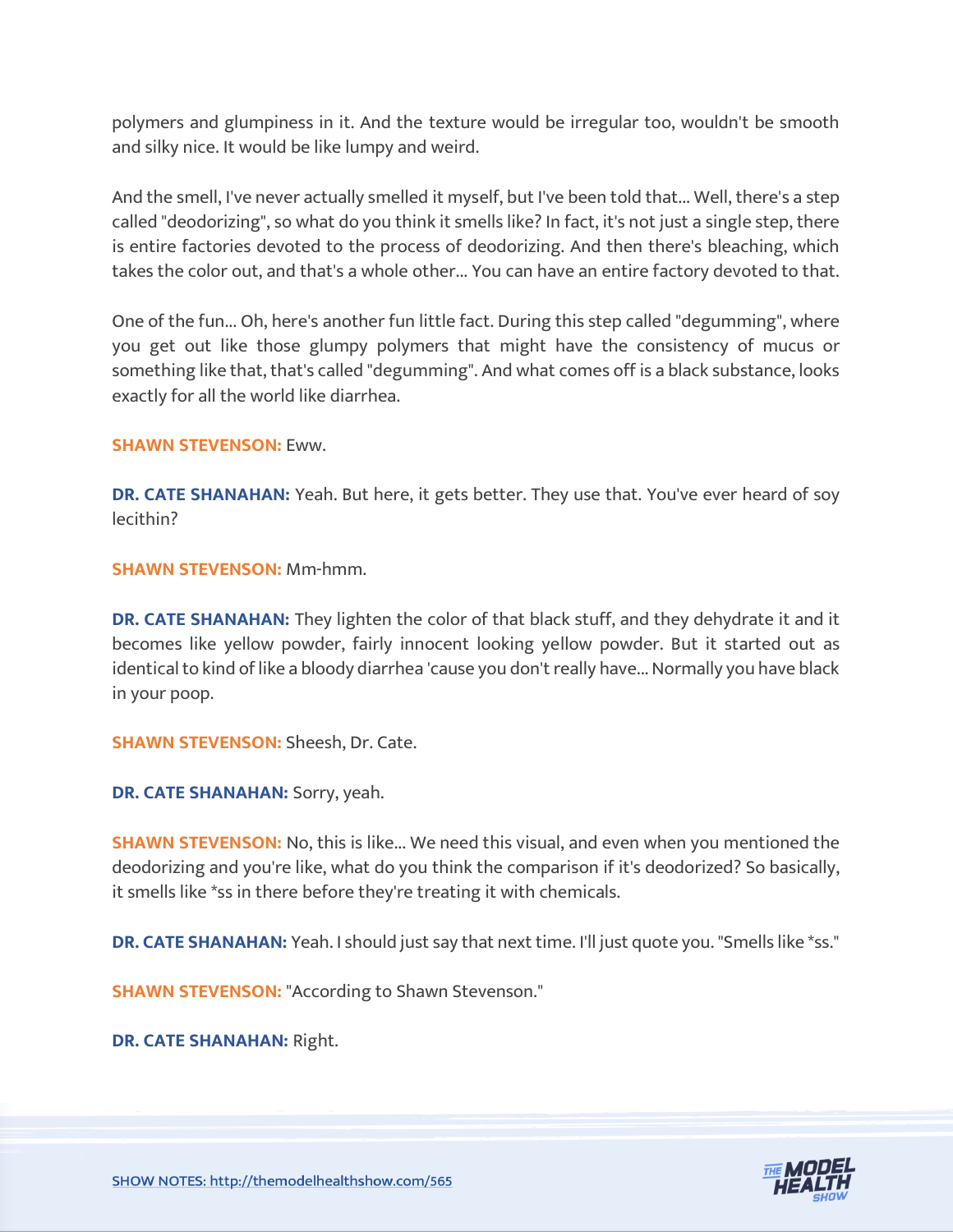**SHAWN STEVENSON:** Now, you mentioned this label, of course, that it is heart healthy, and I want to get to the heart in just a moment, but let's take things upstairs because I don't think folks talk about this enough. Because the body, the human body is incredibly resilient, remarkable in taking whatever you give it and finding a way to utilize it.

And so, these low quality oils essentially are getting integrated into our tissues, are causing metabolic disruption, but we don't talk enough about the brain, what's happening when these oils are getting into our body, what effect they might be having on the human brain. Can we talk a little bit about that?

**DR. CATE SHANAHAN:** Absolutely. We know that some of the decomposition products, so the toxins are really decomposed polyunsaturated fatty acids, so the acrolein that I mentioned is also in cigarettes, there's acrylamides and aldehydes, these toxins. The body is trying to protect us from this stuff. So, they actually don't come from, like they can't go across the blood-brain barrier. They may not even get absorbed from the gut. Some studies say they do, some state, say that they don't.

So, our body is trying to protect us from all these horrible, horrible toxins, but the very same chemical reactions that occur in the deep fryer where you form new toxins, can occur in your bodily tissues when it's overly flooded with this kind of toxic oil called "polyunsaturated fats".

I guess I shouldn't call polyunsaturated fats toxic, but they're like a precursor to toxin because they will break down into toxin when they react with oxygen. So, it's kind of like an explosion, just biological explosion, that takes a molecule that is okay, it could have been okay, but when we over-consume it, it just becomes toxic because the dose makes the poison. And when you have too much of something, even something good for you, then it can have bad effects.

It turns out that these polyunsaturated fatty acids, they build up in our body fat more than any place else. And so, here's the thing, and here's how it affects our brain. I am answering your question. So, because our body fat is an organ of storage, when we eat extra, more than the body can put to use right away, it'll go into our body fat, whatever it is.

Not always in the form of that, like when we eat extra sugar, we don't store little crystals in our body fat, we actually convert that into a kind of fatty acid to store, either saturated or monounsaturated fat. So, we can convert some things into safe fats to store in our body fat, so that later when we want to use our body fat for energy, if we've gone a while between meals and we could be... We could eat 'cause it's mealtime, but we can't eat 'cause we're busy, we can just smoothly go into burning our body fat.

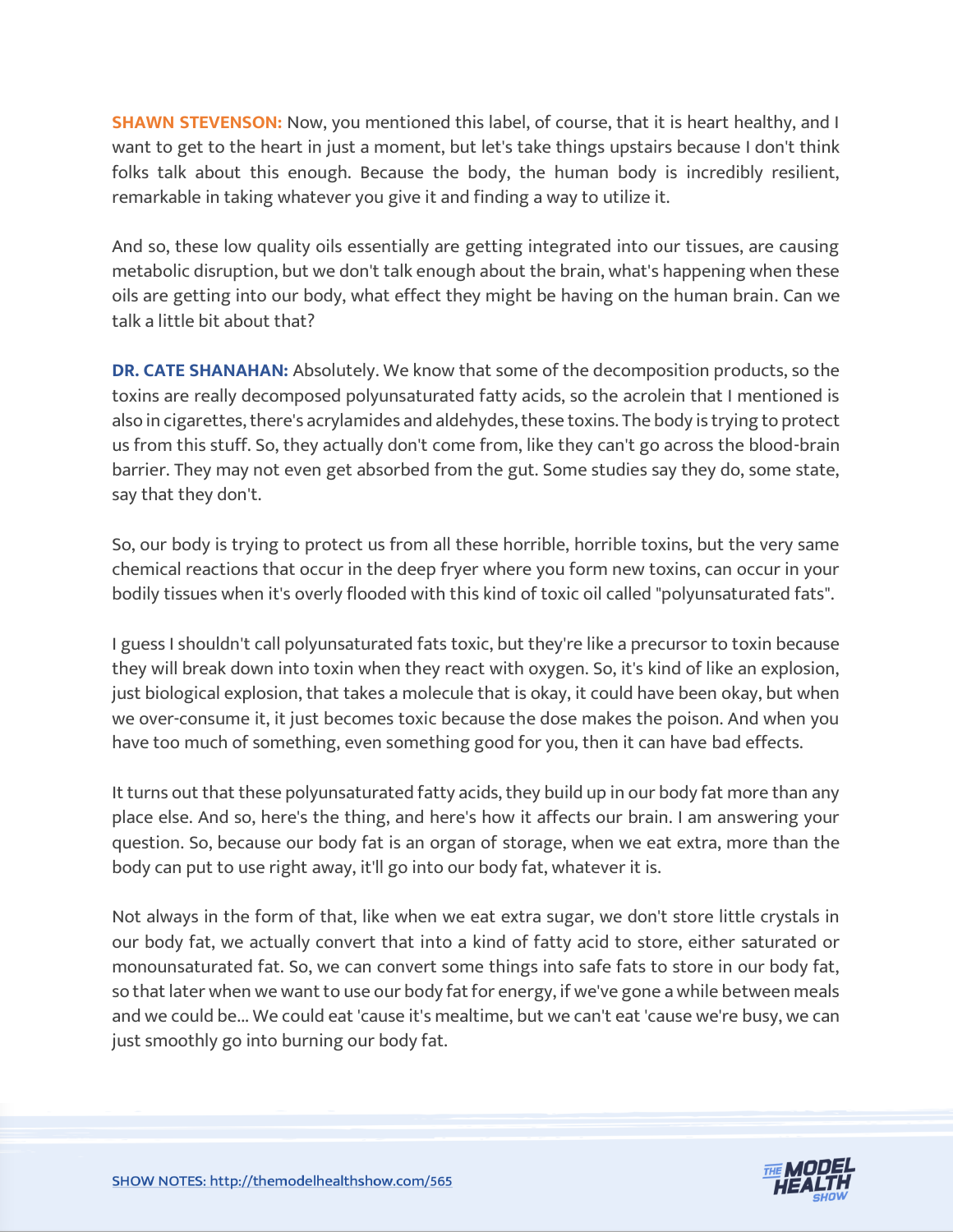We have to have a lot of this good fat in there, the monounsaturated and the saturated fats that your body loves to burn those. But it hates to burn the polyunsaturated fatty acids because they are explosive on contact with oxygen and you have to use oxygen to get energy from the stuff. So, when you've eaten, like the average person that eats at the average Western standard American diet, gets 80% of their fat calories from the seed oils.

So, from corn and soy and canola. Because 80% of our fat calories are coming from these oils that never existed in nature before. It's not coming from like bacon fat and butter and ice cream. Most of it is coming from seed oils now because it's so cheap and it's just replaced healthier fats in most of the food supply.

So anyway, so we're eating tons of this stuff and they're loaded with this unstable kind of polyunsaturated fat, and that will get into our body fat, our body fat can't change it. It can't... Like I mentioned that our body chemically changes sugar into fat. We cannot... I call polyunsaturated fatty acids "PUFAs" just 'cause it's easier to say. Stands for polyunsaturated fatty acid. PUFA.

When we eat PUFA, our body can't un-PUFA-fy it and make it safe for storage, so we have to store this dangerous fat in our body fat. And so that means that we have right now, we have, the average American has about six times more polyunsaturated fatty acids stored in their body fat then it can handle, because we think it can store about maybe maximum of 5% of all the fatty acids in all your body fat coming from polyunsaturates.

It should be mostly monounsaturated and mostly saturated. I'm sorry about all these chemical terms, but there's only... They're on nutrition labels, so hopefully people have heard them before a little bit.

**SHAWN STEVENSON:** Dr. Cate, you can nerd out with us, we are versed. Keep it coming.

**DR. CATE SHANAHAN:** Oh great. Oh good. Good work. Thank you, Shawn. Yeah, so our body is designed to be able to store maybe up to 5% polyunsaturated fatty acid, and right now the average person walking around has probably 30%, especially if they're overweight and they've been eating like a standard American diet.

That means that when our body fat, when we want to burn our body fat between meals, we're going to be releasing a lot of this unstable polyunsaturated fatty acid, and that is how bad things happen to our brain. Because when we release this unstable polyunsaturated fatty acid into our blood stream, there's oxygen in there, it will be able to interact in a way that just basically blows it up, and you get this kind of toxin producing reactions called "chain reactions". "Free radical reactions", that's another term for 'em.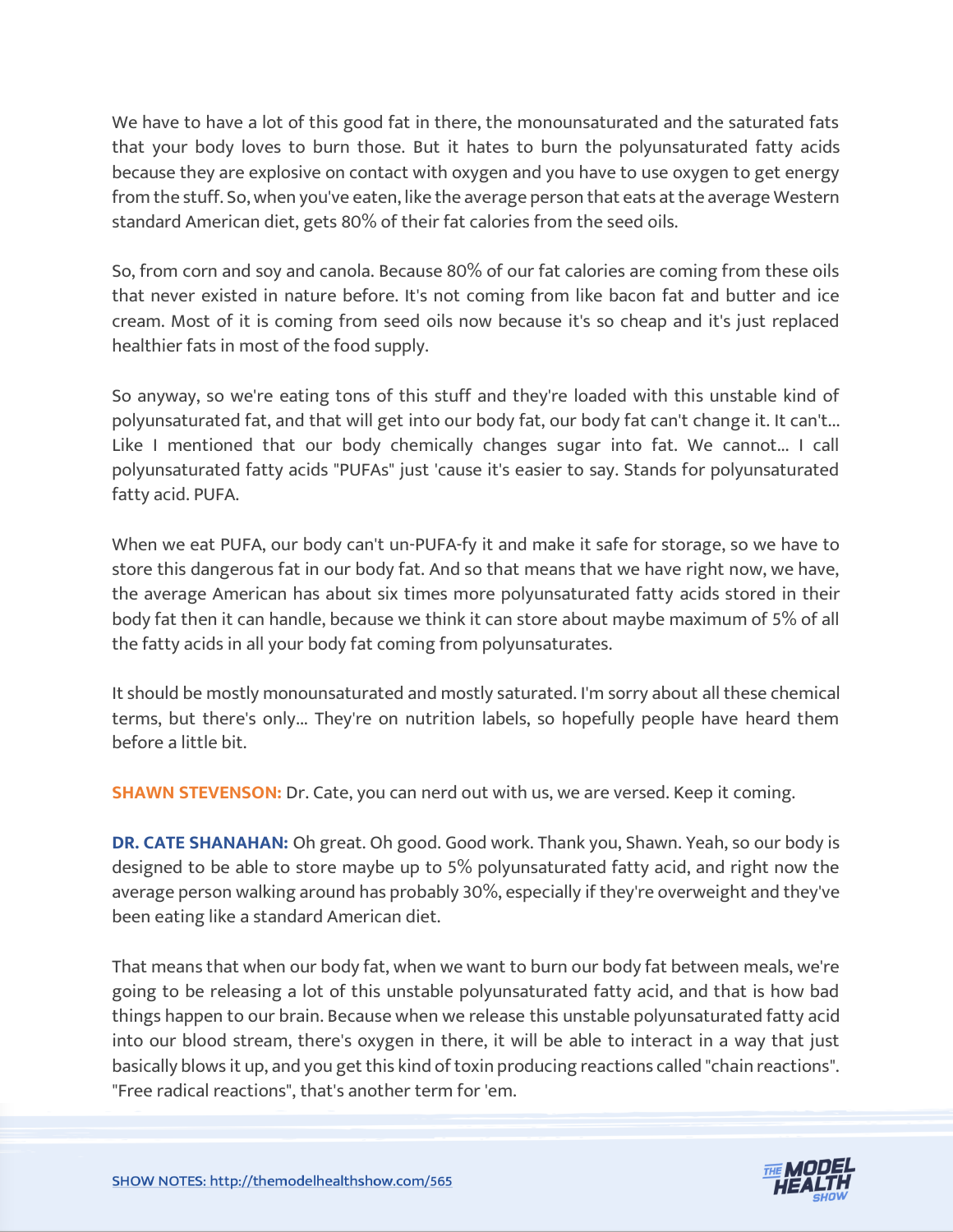They basically destroy whatever they're close to and form toxins. And so, when that happens a lot, even still, the brain is very good at protecting you from this stuff, but what it does though is it depletes your entire body of its ability to control the process of oxidation. So, here's another chemical term, but oxidation is what ages us.

People take antioxidants, that resveratrol in wine is supposed to be such a great antioxidant, and there's antioxidants in blueberries and antioxidants in fruit. That's to prove that the spontaneous combustion, really, of little, tiny parts of our body. Because oxygen will oxidize our tissues and burn us from the inside out. But this is, also it's the aging process.

When we age, our tissues have become oxidized and our connective tissue, especially our joints, when they start to feel stiff, that's because they've been all oxidized and they are stiffer. Physically, we don't have the same elasticity in our skin, we don't have the same elasticity in our cartilage and our ligaments.

So, oxidation ages us and when we've been eating so much polyunsaturated fatty acid, it depletes our body's capacity to control oxidation reactions, so it depletes us of our antioxidants. Even... That's how it can affect our brain, because our brain needs more antioxidants than any other part of our body, because it's full of health, it's full of polyunsaturated fatty acids. That's why we need some in our diet.

So, the brain is built out of polyunsaturated fatty acids and because we have so much, too much in our diet, and it's just more of them where you're ever designed to handle. The oxygen reactions get out of control, deplete our antioxidants, and that leaves our brain cells open to oxidation.

You look up the cause of any of the brain disorders that you don't want, like Parkinson's, Alzheimer's, dementia, and multiple sclerosis, even things like schizophrenia, anxiety disorders, even autism, and you're going to see that a driver, a cause of this disease is oxidation that gets out of control and damages different parts of the brain or different parts of the cell.

But it all comes back to oxidation, and exactly what is being oxidized determines what disease you get. But without the seed oils, none of this stuff would be being oxidized, so you wouldn't really, you wouldn't be getting any of the disease. And that's what my message is, that's what I'm saying, is you take away seed oils, you take away 80%, 90%, maybe even more, of all of these horrible chronic degenerative brain diseases. And it's not just limited to the brain, but a lot... We have so many chronic diseases now, and they're all related to oxidation and seed oils.

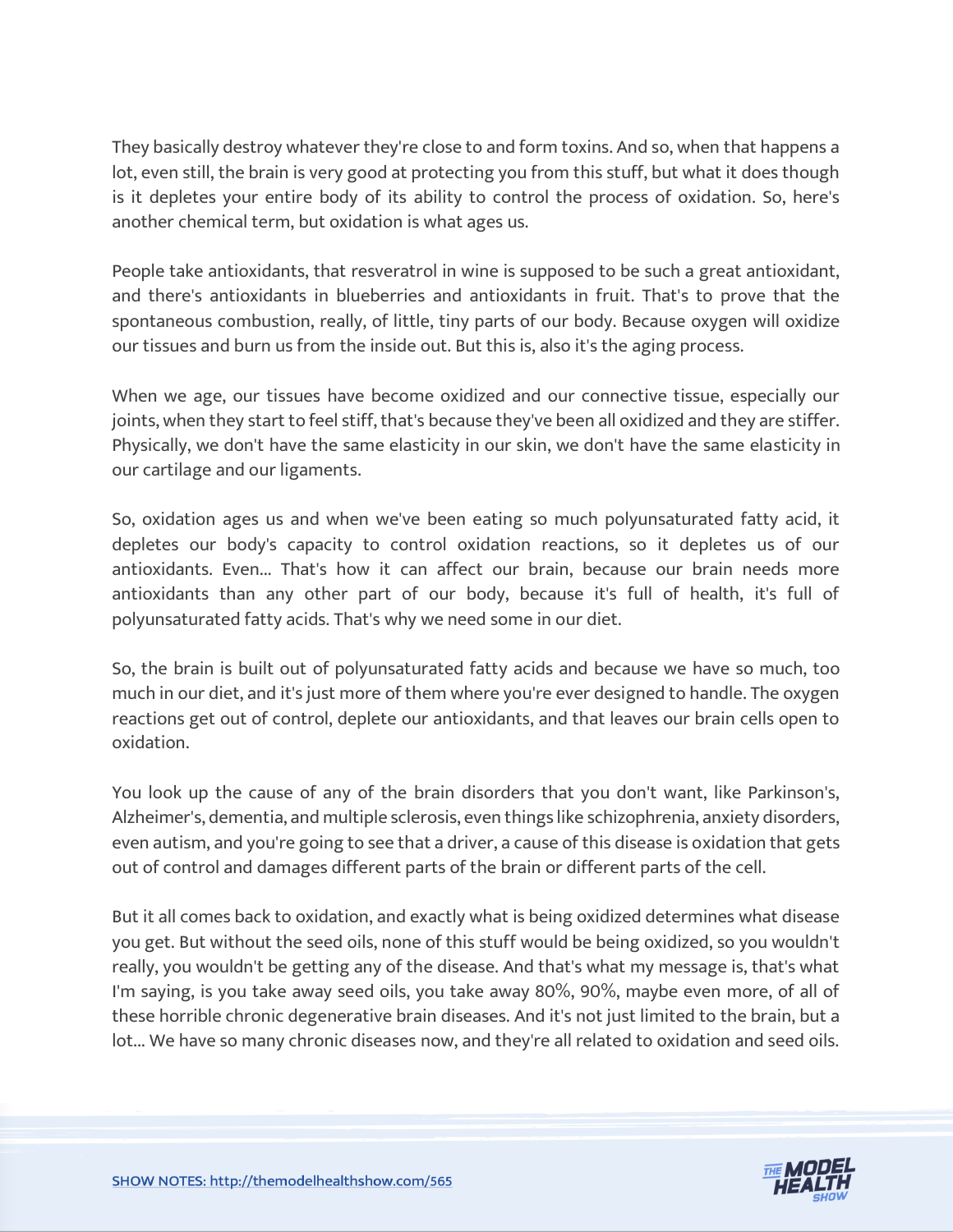**SHAWN STEVENSON:** Yeah. So, if we consolidate this, essentially, this is speeding up the aging process, and we're going to have different susceptibility depending on the person. I think I saw maybe is a week ago, you shared a tweet out, and by the way, people should be following you on Twitter, looking at a connection with PUFAs and brain inflammation.

It reminded me of this paper that I actually talked about this in my latest book, in Eat Smarter, and it was from the annals of the New York Academy of Sciences, and the researchers found that there's this double-edged sword, they call it a "double-edged sword of nutritional diseases" with hypothalamic inflammation leading to excessive accumulation of body fat, and that accumulation of body fat, which is what you're talking about from interacting with these seed oils, leading to more brain inflammation, hypothalamic inflammation.

And that part of your brain, really considered a master gland, is largely controlling so much of what's happening downstream with your metabolism. So, it's just like you get into this vicious circle of body fat accumulation, brain inflammation, and brain inflammation driving more body fat accumulation, and wondering why it's so difficult for people to lose weight in our society, trying all these various diets.

We're not looking at what's the underlying thing. You could be doing a calorie-restricted diet, but it's full of these really terrible oils that are really altering in a negative way the way that your cells are functioning.

**DR. CATE SHANAHAN:** Absolutely, yes, totally. That's a really good point. Because we think about just the fat itself and the amount of fat that we have as being problematic, but it's what's in the fat. There was a time where people who were even... Who are overweight and even obese, they didn't get Type 2 diabetes, they didn't have a higher risk of heart attacks? There was a time where obesity was not a risk factor for dying early. And it wasn't that long ago either.

I remember debates when I first got out of medical school about obesity, they were just beginning to find a link to heart attacks, and that's because if you look at the graph, I have this graph on my website, but I also talk about it in The Fatburn Fix, my book about all this and how polyunsaturated fatty acids affect your body fat and your life.

If you look at the graph of our rise of consumption of seed oils over the past 100 years, where we start at the turn of the last century, around 1 to 2 pounds a day because they were... I'm sorry. 1 to 2 pounds per person per year of seed oils, they weren't really in the food supply, and now it's close to 80 pounds per person per year. So, 80 times as much.

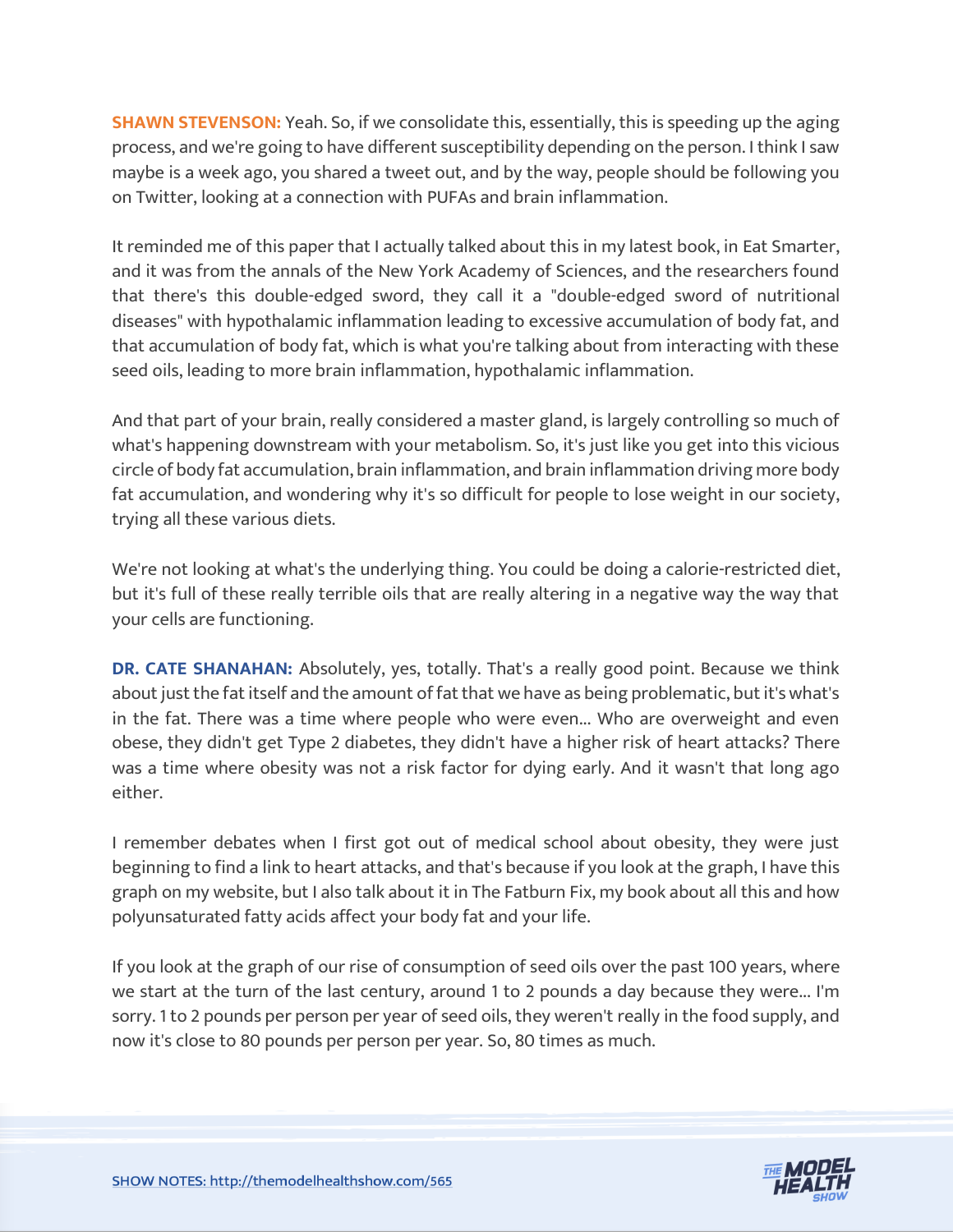You look at the graph of how that consumption went up, it's exactly parallel to the graph of the prevalence of all of our other major diseases, whether it's Alzheimer's or heart attacks or diabetes or obesity, this is the cause. And so, I'm not saying you should be overweight, just don't eat seed oils, but I am saying that...

Actually, here's what I'm saying, and that this is really, I think an important thing for people to hear, and this is how I would like to change the conversation actually about obesity. Because I think people who are overweight and obese, who've been eating seed oils because they didn't know they were unhealthy, they have organ failure, they have a disease of the largest organ in their body, their body fat.

Because when you have all that PUFA in your body fat, your body does not want to use it for energy, right? What is the job of your body fat? To provide energy to your entire body between meals. That is the job of your body fat. And so, what I'm saying, and you can quote me on this, is that obesity now is organ failure, it is failure of the adipose tissue.

Why does that matter? Well, when you look at somebody, if you're a thin person and you look at somebody who's overweight or obese, and you're like judging them, "Why don't they have self-control?" That's a lot like judging somebody on their way to a dialysis clinic for having kidney failure. But it's actually the situation for that obese person is worse, because at least somebody with kidney failure gets a proper diagnosis, have kidney failure, and there's a treatment for it.

But right now, nobody but me and my Fatburn Fix book is telling folks who have this problem of obesity, because of eating seed oils, that they have organ failure, they have a real metabolic problem. It's not, will power, it is that their body fat has failed them, and the reason that they can't easily lose weight, stay on a diet, stick with most diets, is because they feel bad physically when their body fat is the only fuel available to burn for energy.

And what does that do? It makes you hungry. What kind of hungry? Hangry. So, if you are wondering, if this is happening to you, if you've got too much of this PUFA in your body fat, you can tell. And here's how. If you get hangry, if you get irritable or grouchy when you haven't been able to eat, when it's past your lunch time or when you've just been out and about all day and you forgot to eat and you start to feel like your brain is not functioning right, you start to get anxious, you can even get headaches.

That's a sign that you have too much PUFA in your body fat and you're on the verge, if you haven't already gained weight, you're on the verge of having adipose failure. And that will open you up to weight gain, diabetes, and everything associated with this thing that they call, they've called it "diabesity".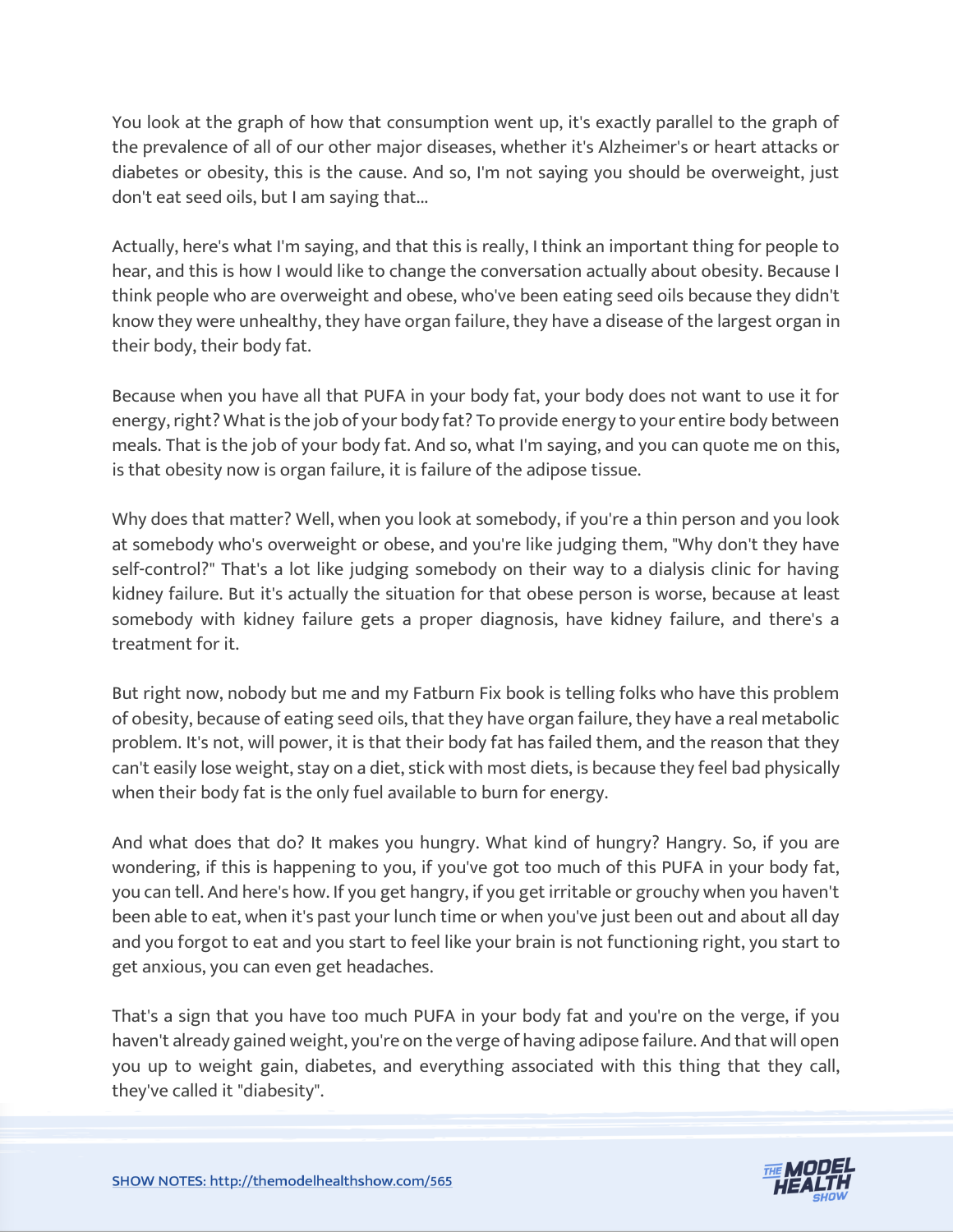I'm sure you've talked about that term before, where obesity now... Obesity now is a deadly disease. It didn't used to be. That's what I'm saying. Before seed oils, you take away seed oils, you could be overweight, it's not good for your joints, it's not good for your skin, you have skin folds and stuff can grow. It's kind of maybe gross, but it's true.

But you take away the polyunsaturated fatty acids and obesity is only a problem because of the mechanics of it, the fact that your joints are bearing heavy loads and maybe you can't bend over, but it's not a deadly disease. We made it deadly by infusing all of our food with these toxic seed oils and vegetable oils. AKA vegetable oils.

**SHAWN STEVENSON:** Got a quick break coming up, we'll be right back. Few people know that regularly drinking coffee has been shown to help prevent cognitive decline and reduce the risk of developing Alzheimer's and Parkinson's disease. This attribute, referenced in the journal Practical Neurology, is yet another reason why intelligent coffee consumption makes the list of best neuro-nutritious beverages.

Another study featured in the journal, Psychopharmacology, uncovered that drinking coffee has some remarkable benefits on mental performance. The researchers found that intelligent coffee intake leads to improvements in alertness, improved reaction times, and enhanced performance on cognitive vigilance task and task that involves deep concentration.

Now, why am I stressing intelligent coffee intake? This means acknowledging the true Ushaped curve of benefits and not going ham on caffeine. The data clearly shows that some coffee, a cup or two a day and the accompanied caffeine is a great adjunct for improved mental performance. But going too far starts to lead to diminishing returns, so we want to make sure that we're getting an optimal intake of coffee, and again, not going overboard.

But also, coffee is best when it's not coming along with pesticides, herbicides, rodenticides, fungicides. These chemical elements are clinically proven to destroy our microbiome terrain, so destroying the very microbiome that helps to regulate our metabolism, regulate our immune system. The list goes on and on.

Obviously, you want to make sure that those things are not coming along with a high-quality coffee they we're trying to get these benefits from. And also, what if we can up-level the longevity and neurological benefits of the coffee by combining it with another clinically proven nutrient source?

Well, that's what I do every day when I have the organic coffee combined with the dual extracted medicinal mushrooms from Four Sigmatic. If we're talking about optimal cognitive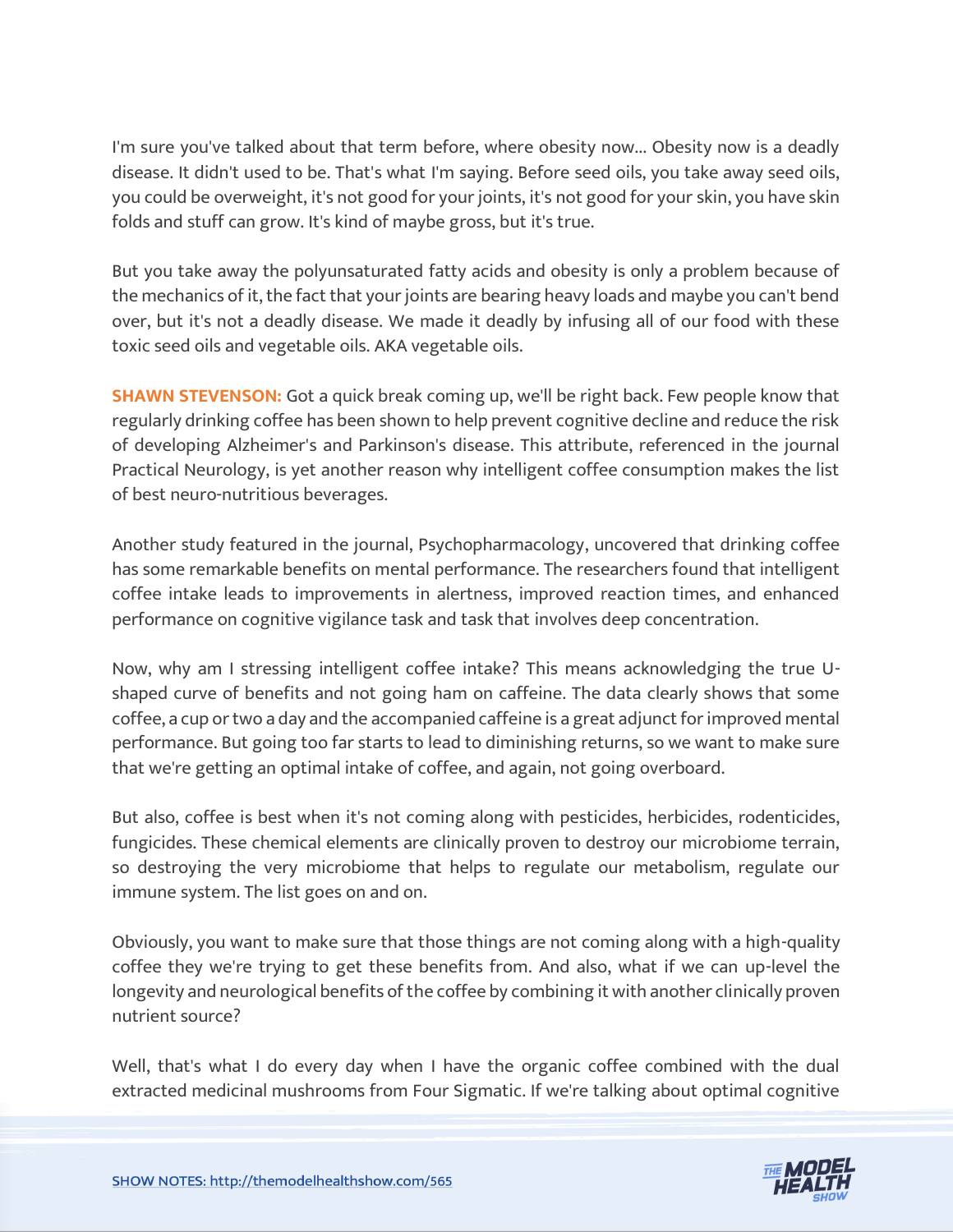performance and the health of our brain, the protection of our brain, there are a few nutrient sources like lion's mane medicinal mushroom that pack these kind of benefits.

Researchers at the University of Malaya found that lion's mane has neuroprotective effects, literally being able to help to defend the brain against even traumatic brain injuries. It just makes the brain more healthy and robust. So again, this combination of medicinal mushrooms plus organic high-quality coffee is a match made in nutrient heaven.

Go to for foursigmatic.com/model. That's F-O-U-R S-I-G-M-A-T-I-C.com/model, you get 10% off their incredible mushroom elixirs, mushroom hot cocoas and mushroom coffees. Again, that's for foursigmatic.com/model, and now back to the show.

So, I want to talk about what's handling trying to process these seed oils in our body, because certain organs are going to try to step up and do something with it. One of those being our liver. So, our liver is of obviously responsible for drug metabolism, supplements. We're taking all this stuff, our diet, the liver is like front line, "I got this, guys," taking the beating for everybody else trying to handle stuff.

So, I'm want to ask you about a connection here with liver function, because I know liver function has a big role to play with our overall metabolism. So, let's talk a little bit about that.

**DR. CATE SHANAHAN:** Yeah, so the seed oils are toxic to the... Their toxicity begins at the point of entry into your body, which is your digestive system, and then from your mouth, your esophagus, your stomach, and your entire intestinal tract. But from there, your intestinal tract, the first stop is your liver.

And exactly for the reason you said that the job of the liver is to really step up and detoxify as much as it possibly can. This is an interesting fact about that, humans actually, we have a bigger liver for our size than other animals because we cook. Cooking generates toxins, but we can handle a certain amount.

But when we have so much seed oil, it generates more toxins that are more toxic, that are worse, and it just dumps on the liver, and you can get fatty liver and you can get this thing called "non-alcoholic fatty liver disease", and even liver fibrosis. One way that you learn about this is during a routine physical where your doctor does your annual blood tests, and he looks at something called your liver function enzymes and they're elevated.

If you're overweight or you've been eating a lot of seed oils, even if you're not overweight and they're elevated, and it's not due to alcohol, you didn't have a party on the night before, then

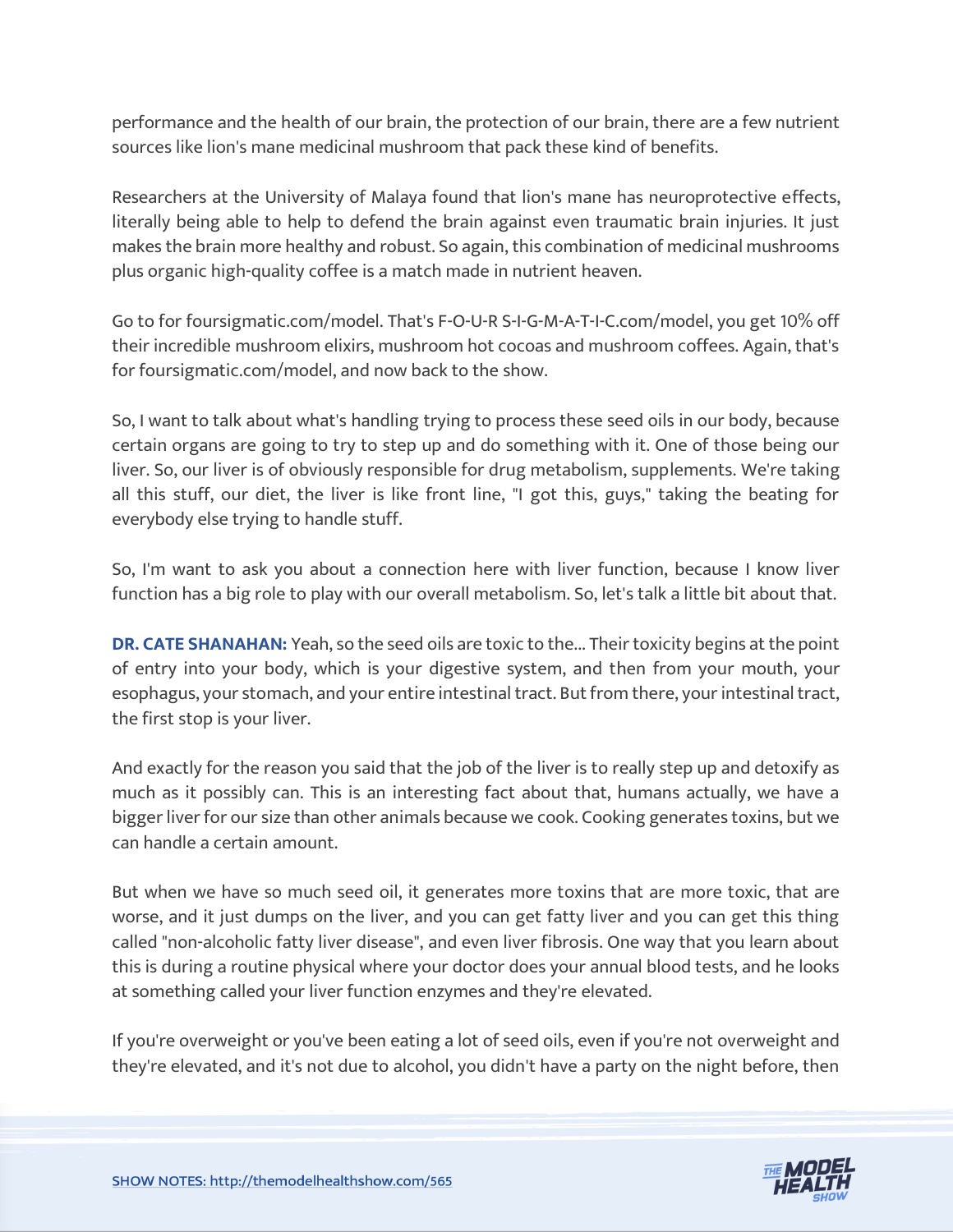it's due to this non-alcoholic fatty liver disease, and that right there is a sign of how toxic these things are.

Because your liver was designed to handle toxins. We have a big... Humans have a big liver because we expose ourselves to more toxins than any other animal because we're the only creatures that cook. So even our relatively giant liver that's designed to detoxify stuff can't handle it, and it just goes from. The ones that the liver can't handle it, then that's when things can really go haywire.

But it has to do with how long you've been eating how much of this stuff. If you're just like 10 years old or something like that, and your mom cooked for you, did not use the oils, you didn't do a lot of process food, not a lot of fast food, you're probably fine. But then when you go to college and nobody's cooking for you anymore and you go out to eat with your friends, 'cause why not? It's fun, it's Friday night. You will be eating these seed oils.

And so, your life will change because you will no longer feel as healthy, because you are no longer as healthy, you are eating toxins on a daily basis. Yes, it definitely affects your liver. It affects every part of your body, it's just insane. One of the... My most recent tweet actually was about, "Okay, well, what benefits do you get in the first month after cutting out these oils?" So, somebody that I follow on twitter, the real oil respecter... That's a great name. Put out this tweet about, "Okay, tell me your success stories. It's Friday, I want to hear some good news."

And she got flooded with people that were describing stuff, and I reviewed it and I did my own tweet, and I said, "It looks like in the first month, you get the following benefits. You get massive improvement in your digestive system. If you're somebody who suffers from bloating, that comes from direct toxicity of the oils, those acroleins and weird other chemicals I was talking about earlier, that are known carcinogens, some of them."

They also cause ulcers and gastritis and all sort of colitis and inflammation and bloating in the gut and just tons of discomfort, and then they go to the liver, and of course if your liver's inflamed too, then you can't handle food either. So, it's, if you have bloating, it could be either your liver or it could be your gut, who knows, but either way, you take away seed oils out and people like within just one month, will say, "Now I can eat all kinds of foods that I thought I had in tolerances to, which is amazing." And people will say their skin clears up, that was another big one.

And another huge one was brain fog. They would not have to eat in order to be able to concentrate at work. This is just the tip of the iceberg of the benefits that you will have when you get off of seed oils. That's why I've been saying that these are... This isn't just like the latest

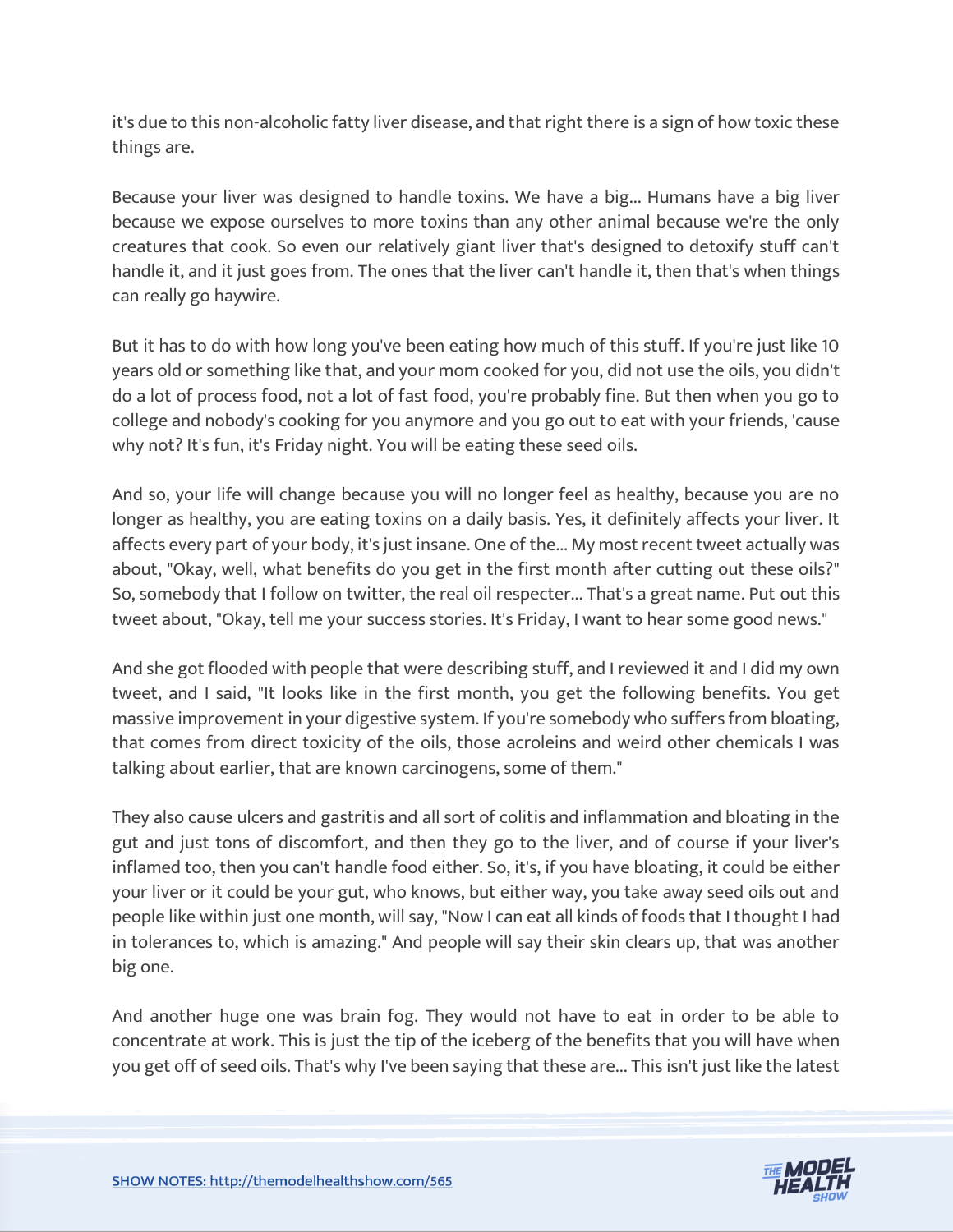toxin of the month, the latest bad food of the month, this is what's been poisoning us for the last 100 years in gradually increasing proportion.

**SHAWN STEVENSON:** Wow. This is something really jumped out, all those things are wonderful, but something really jumped out is when you mentioned improvement in skin health, and it's so obvious because our skin is just like an oil machine as well, and it's also going to be an outlet for our body to remove toxins from our system, it's really the biggest eliminatory organ in a sense. And so, let's talk about that a little bit more with these vegetable oils having an impact on our skin quality.

**DR. CATE SHANAHAN:** Yeah, absolutely. So fat is stored in this, in our body fat, and our body fat is located directly under our skin. So, you go down maybe like an eighth of an inch and you start getting to body fat. That's actually body fat under there. It's called "subcutaneous". And so that's where all the extra PUFA goes.

And so, when you have been eating a normal standard American diet and you've got all that PUFA in there, well, for one thing, if you're super pale like me, you're going to... You go out in the sun for 20 minutes; you're going to burn. Sunburn, that's one of the great things that us pale faces, we want to get our hands on in the summer, and it's a challenge because you burn when you're on PUFAs, right?

So, one of the great things that people notice that I didn't mention is they tan instead of burning. So that right there is huge. And you still got to use on suntan lotion and all that kind of stuff, but you won't burn as easily. Another super common problem with skin is eczema. Dry flaky skin, that's itchy a lot of the time.

It can have an embarrassing kind of patches, especially if you get it on your neck, your chest, your face, your arms. A lot of people are embarrassed by it. Doctors will give you all kinds of creams for it, they'll tell you to hydrate your skin, but you just get off seed oils and you don't need any of that. It clears up.

Some people it clears up completely, and it starts to clear up really quick within a month. But some people might need to take a little bit longer. It all depends on your metabolism and how you metabolize things and where you're effectively able to detoxify first. But it's going to get better. So those are just two skin conditions. Did you have one that you wanted, that you are curious about particularly?

**SHAWN STEVENSON:** This really jumped out when you mentioned sun burns, just even thinking about that, the oil construct that our body is made of. The sun is essentially frying those low-quality oils in a sense, and just basically cooking you with these very volatile oils. This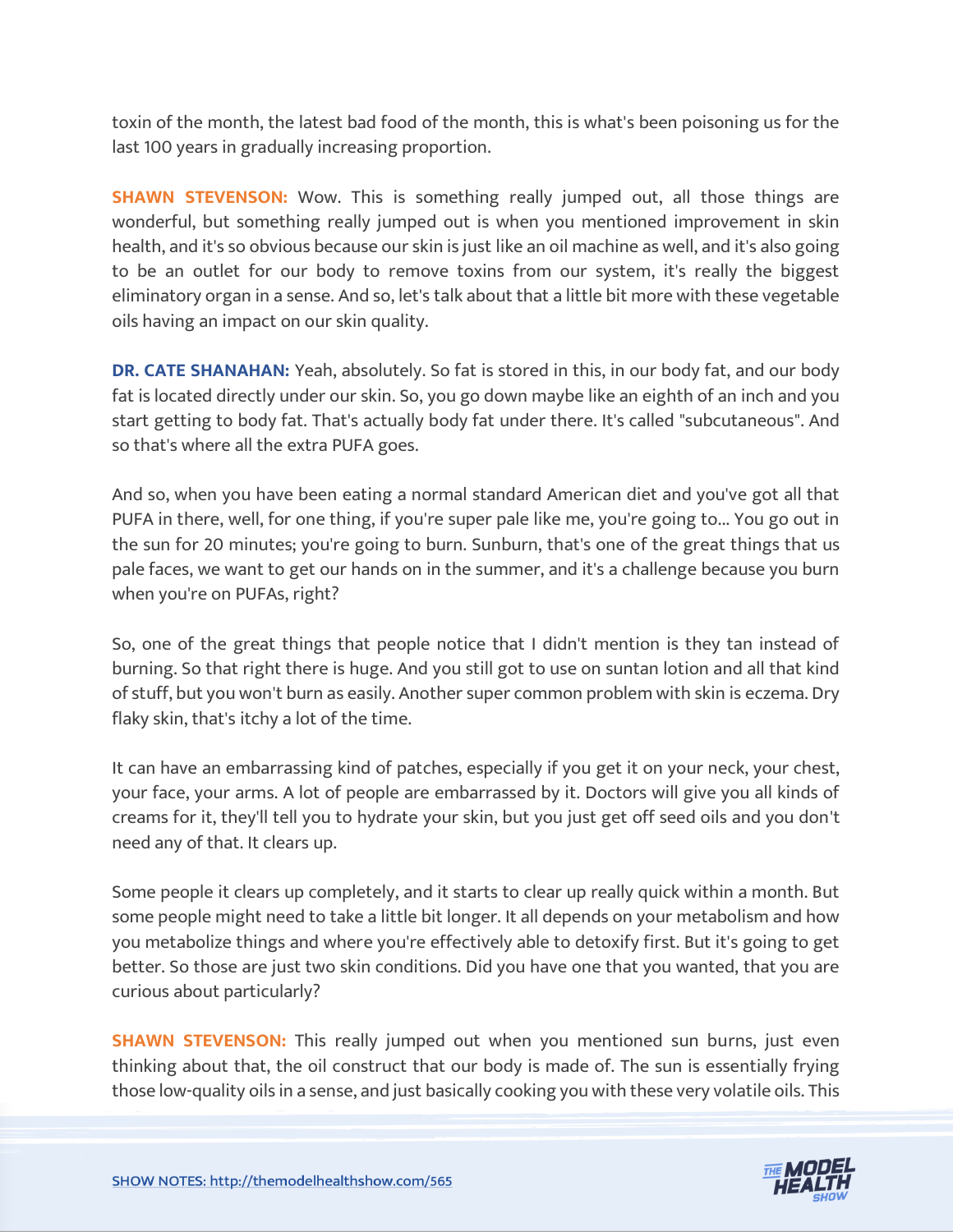is one of the things that I've heard repeated through our conversation, is just how unstable these oils are, just prone to oxidation.

Again, if we look at the rate of skin-related issues from the sun, via sun burns, skin cancer, all these things, those things have had a steady trajectory in recent years as well. Humans literally evolved being out in the sun. That's just how we're... We wouldn't have life here on the planet without this big flaming ball of awesomeness.

But we've been programmed to fear the sun and we can't go out without whatever, some kind of protective measure, but what I want people to get is that our skin protection from the sun, and a healthy relationship with the sun is built from the inside out. But we just think about it, "I'm going to lather up with this," whatever, which again, could possibly putting more toxic chemicals into your system, by the way, and carcinogens.

There's been several of these conventional sunscreens that have known carcinogens in them as well. That again, the sun is just going to cook. We're trading one thing for five other problems. And so, if we can, again, start to be more intentional about the oils that we're making our body out of, our skin out of, we'll have much more resilience and a healthier relationship with the sun.

Because without the sun, for example, we're not going to naturally produce Vitamin D. Which, a supplement, cool, that's great, but that's down the line of what we're evolved to have. And just being able to have that healthy sun exposure, not have volatile oils just sitting there underneath our skin, as you mentioned that subcutaneous level, so having a really good relationship with the sun, being able to really think about what we're making our skin out of.

And I want to ask you about this, advanced glycation end products. I thought about that when we were looking at, okay, so what is making up our skin in these interactions and the volatility of... What's even happening in our blood, for example. Can you talk a little bit about that? Because I think, what if we get sugar, because you said we've got this parallel of low-quality oil consumption and our increases in chronic diseases, which are multiple epidemics in our world.

But also, our consumption of sugar has jumped right along there. They're playing a game of double dutch and seeing the health of our citizens decline. What if we get low quality oils and we sprinkle in some low-quality sugar as well?

**DR. CATE SHANAHAN:** Yeah, so sugar is also potentially toxic to ourselves when the concentration gets above the normal level in our bloodstream. We're designed to... The dose makes the poison. It applies to everything, even oxygen, even water, right? But it applies to sugar too, so we need a little bit of sugar 'cause some of the cells in our body, like our red blood

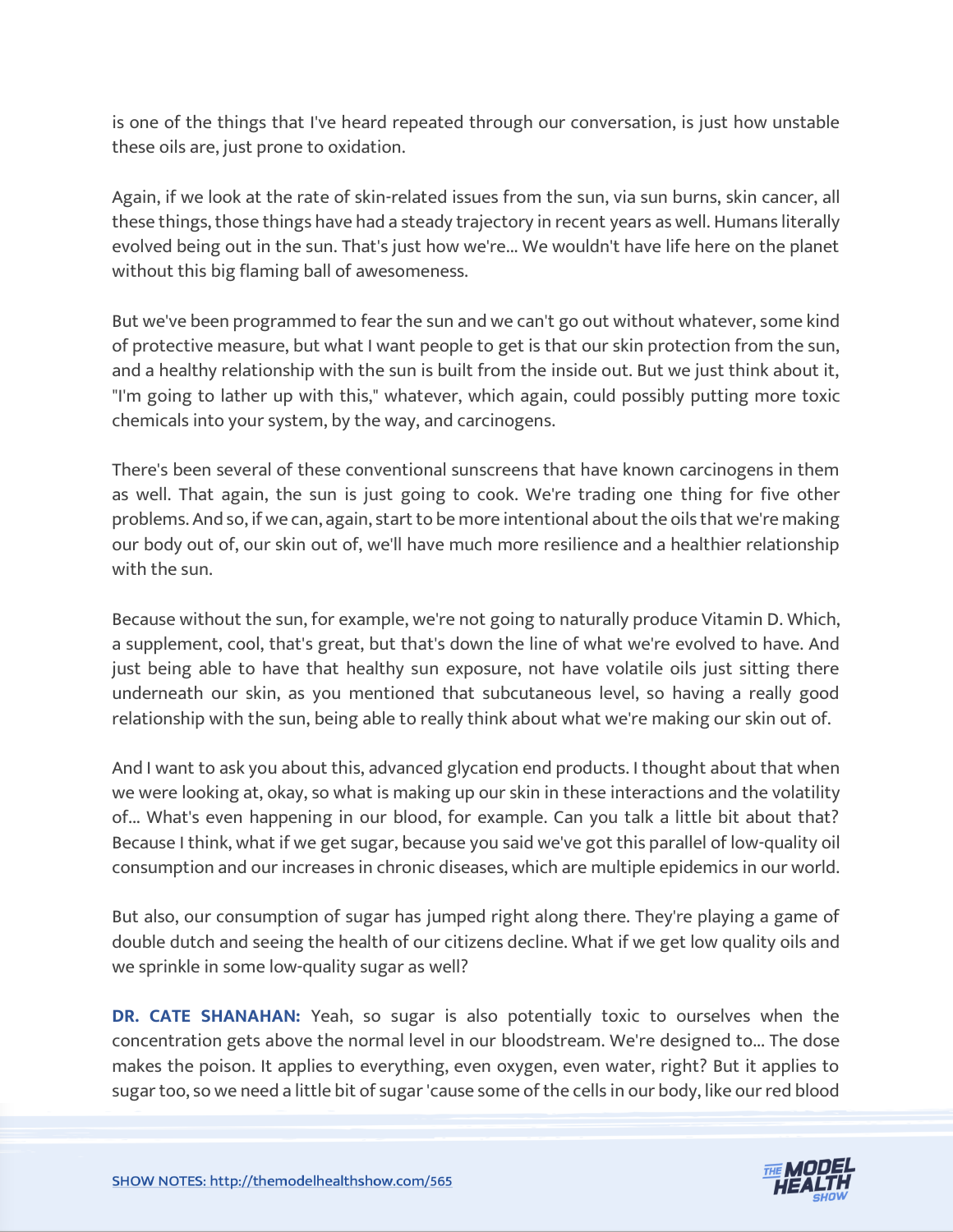cells, they can't get energy without sugar in the bloodstream. That's one of the reasons why we have some sugar in our bloodstream all the time.

But we have a tiny amount. We're designed to have somewhere around a teaspoon of sugar in a gallon and a half of our whole blood supply. If you're like the average size male of normal weight, you have a gallon and a half a blood and all the sugar dissolved in your bloodstream amounts to a teaspoon, 4 grams.

So, if you have much more than that, if you let's say you have... That would give you a blood sugar, a normal blood sugar level, which is between 80 and 100. Let's say you have a blood sugar level of 200 because you have diabetes. That accelerates this process of aging and glycation because sugar is literally sticky and it will stick to the proteins in your skin, and will stiffen it and wrinkle it, so you will lose that elasticity.

Same thing in your joints, in your arteries and many, many other tissues. That advanced glycation end products are a very important part of the aging process that a healthy cell will be able to handle and slow down. We've got specialized enzymes for detecting advanced glycation end products location and products that develop in certain areas of our body like the surface of our cells, and these specialized enzymes, they detect that this area is damaged with advanced glycation end product, and they start fixing it.

So that's how. It's like we've evolved with this process, just kind of like antioxidants and oxidation, we have evolved with free radicals and damage to our PUFAs from oxygen, but only a certain amount, and the same applies to sugar. Here's how seed oils make sugar more toxic, 'cause you said it's like the perfect one-two punch.

Seed oils, they make your body want more sugar in the bloodstream all the time, because it has to do with how your brain gets energy. When your body fat is failed, because you have too much PUFA, then all of your cells will start wanting sugar all at the same time. After the food from your last meal has left the bloodstream and there's nothing in there anymore, all that's left is your normal amount of blood sugar, but it's a tiny bit.

And so, after a while, your brain is really smart and it gets smart and says, "Hey, I know. I'm just going to make that liver put more sugar in the bloodstream all the time." This is what I talk about The Fatburn Fix, this is how I think we all get Type 2 diabetes. So other people have their other theories that it's all about sugar and carbs and wearing out the system.

I don't think that makes any sense. I think seed oils actually cause Type 2 diabetes too, and they make you less tolerant of sugar. Sugar is really not that toxic compared to seed oils, because...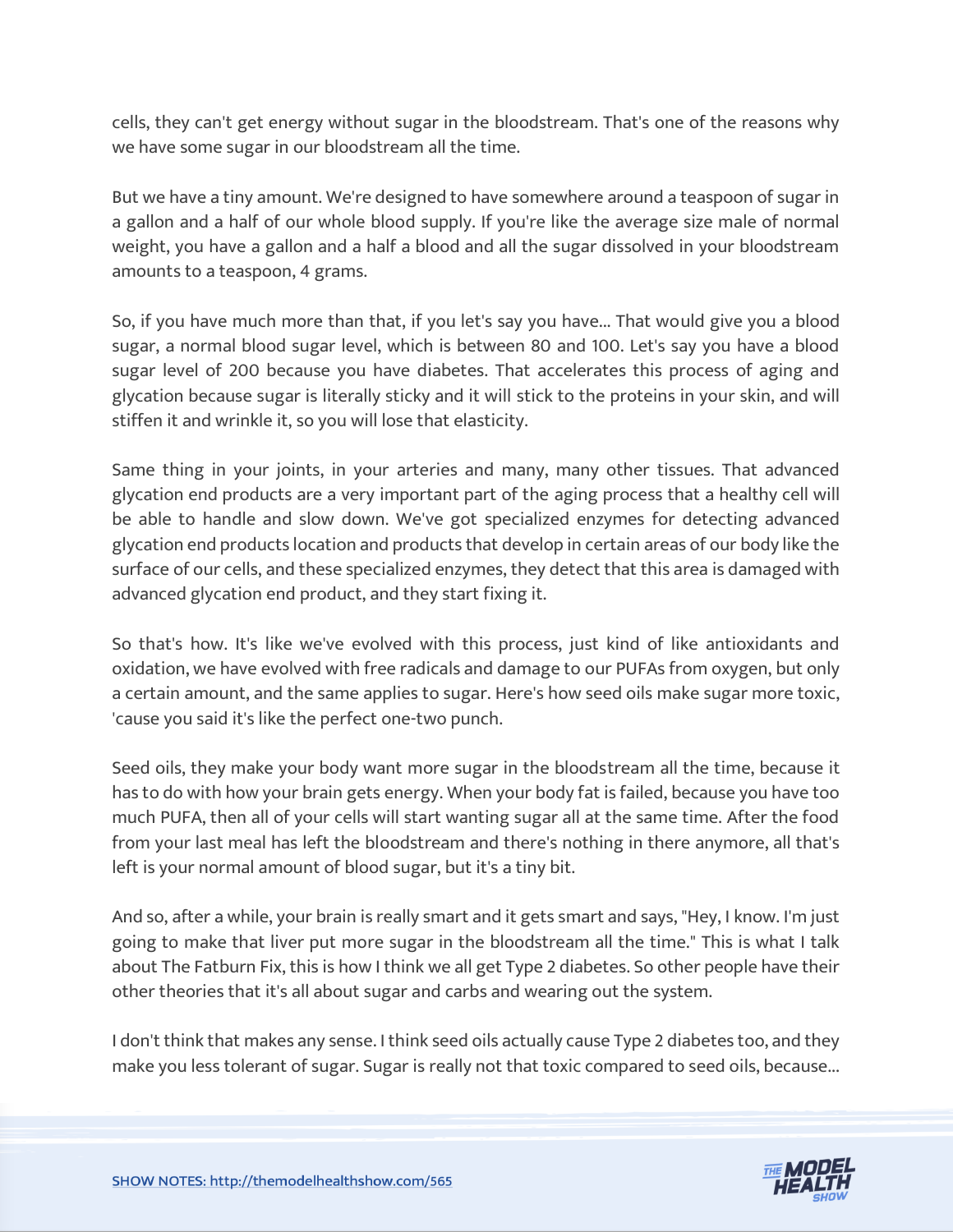Actually, I was on a summit yesterday, just yesterday a summit aired called The Future of Fat, and there was a question posed, "What worse, sugar or seed oils?"

There were two of us panelists, we both agreed hands down it's seed oils worse that sugar. Because that when we eat too much sugar, it can be fattening, and if we don't have diabetes yet, we don't have a blood sugar spike for very long, and we will get some of those advanced glycation end products, like if you eat like a, sit down to a big bowl of M&Ms like I used to do.

I used to literally eat a pound, those pound bags of peanut M&Ms. I so love that stuff. I would go on a 10-mile run and sit down in my bean bag chair, and just go chow, chow, chow, chow, chow, while reading Mad Magazine.

**SHAWN STEVENSON:** Holy moly. That right there is a visual.

**DR. CATE SHANAHAN:** So yeah, so that would probably have spiked my blood sugar quite a bit, and it was... That's aging process. That's, you age yourself when you do that. But for the most part, after that little spike, what happened was my body was healthy enough at that time to be able to take the extra sugar and convert it into that saturated fat, the right kind of fat to store in the body fat. Saturated monounsaturated, that our cells love to use as fuel.

And so, we basically, that's almost you could look at that process of building fat as a detoxification of all the sugar in your diet. You convert it into healthy monounsaturated and saturated fat and store it off in your body fat. That's like a detoxification process, so sugar can't be that toxic for very long.

But then when you develop diabetes because of seed oils, then it's even worse for you because your body is now thinking that a normal blood sugar is twice as high as what really normal is. And so even though it's not a whole lot more physical sugar in your bloodstream, you might have instead of one teaspoon, you might have two.

The concentration of sugar, 'cause sugar can be quite toxic if we have too much, dose makes the poison, that can start to kill some your cells quicker and stick to your joints through that process of developing advanced glycation end products. A lot of people have told me that they notice once they cut down on sugar and seed oils, then when they kind of go on a binge and have a little bit of both, but especially if they have sugar, the next day, they feel it in their fingers.

I don't think you might notice this if you're really young, but I think once you get to a certain age and you've got enough of this stiffness already in your connective tissues in your small joints, that just a little bit more can kind of really feel bad. So, tons of people have told me that

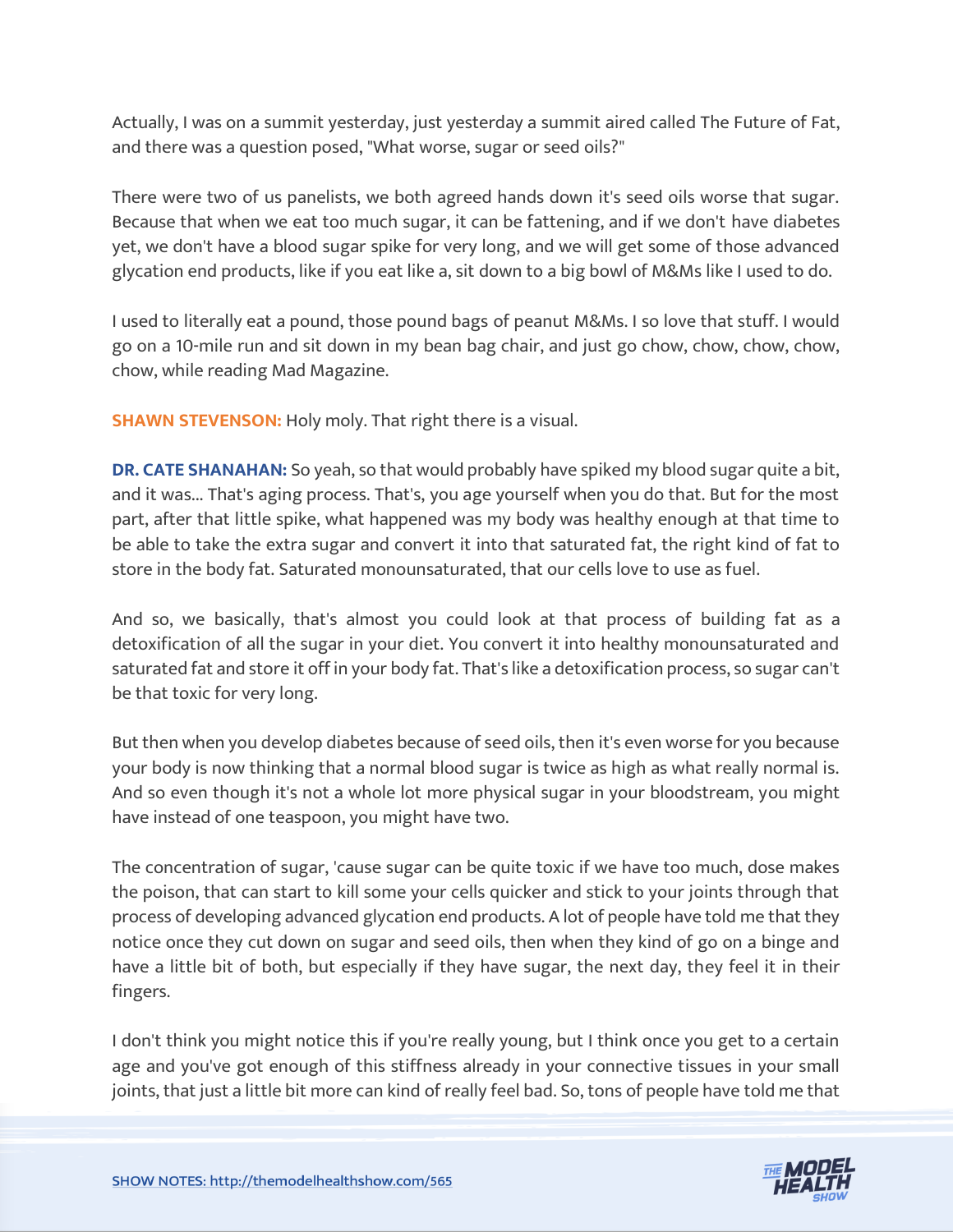they feel it in their joints, and that's feeling literally the glycation of the protein in their connective tissue, in their joints from too much sugar.

**SHAWN STEVENSON:** Wow. When I even think about PUFA, I've never said this out loud, but I always think about puffy, liked puffed up. And I think about Puff Daddy. You know how the brain is, goes on a journey. So, then I think about the Hypnotize video. Never mind.

But anyways, PUFAs, if we connect that to the puffiness, whether it's our joints, whether it's our tissues, being a driver of inflammation, period. So, we've got... And this is why I love having these conversations with you, because it's just adding more legs to this very important foundational tenet, and just stacking conditions for our belief system around it, and we can become more aware in our own lives, because especially if you're cooking your own food, you have much more control over this.

But also thinking about when we're going out to eat and all these different things, and if we could make a cultural shift so we don't have to be neurotic out here and just worrying about what kind of oils are getting used. I know that again, Whole Foods, their hot bar. For years, I've been saying this, they're using canola oil like it's all good. Organic canola oil.

And because of the marketing around it, now of course the science is really, really becoming overwhelming on how detrimental these low-quality oils are, but here's the thing, it could be more expensive. That's one of the reasons that it's been driven into our culture so heavily, is that they're cheap. But they're treating us like we're cheap.

### **DR. CATE SHANAHAN:** Yeah.

**SHAWN STEVENSON:** So, let's talk a little bit about what we can do instead. Because humans, we're going to interact with oils, it's a big part of foods in general, but also with cooking and the like. So, let's dive in and talk about what we can use as alternatives.

**DR. CATE SHANAHAN:** So, the easiest alternatives are the familiar, just butter. If you ever make bacon, save the grease. Just frying eggs up in bacon grease is delicious. Coconut oil is another one, if you like the flavor of coconut. I personally don't use it 'cause I don't know, we don't cook to a lot of stuff that tastes good when it's cooked in coconut oil, but it's a really good one.

It's very stable, it doesn't oxidize easily. Olive oil, if I didn't mention that already. Avocado oil is another one. And peanut oil. Peanut oil is a very traditional oil. The way that I made my good fats and bad list, which is on my website, just go to drcate.com, and then just type in a search list of good fats and bad.

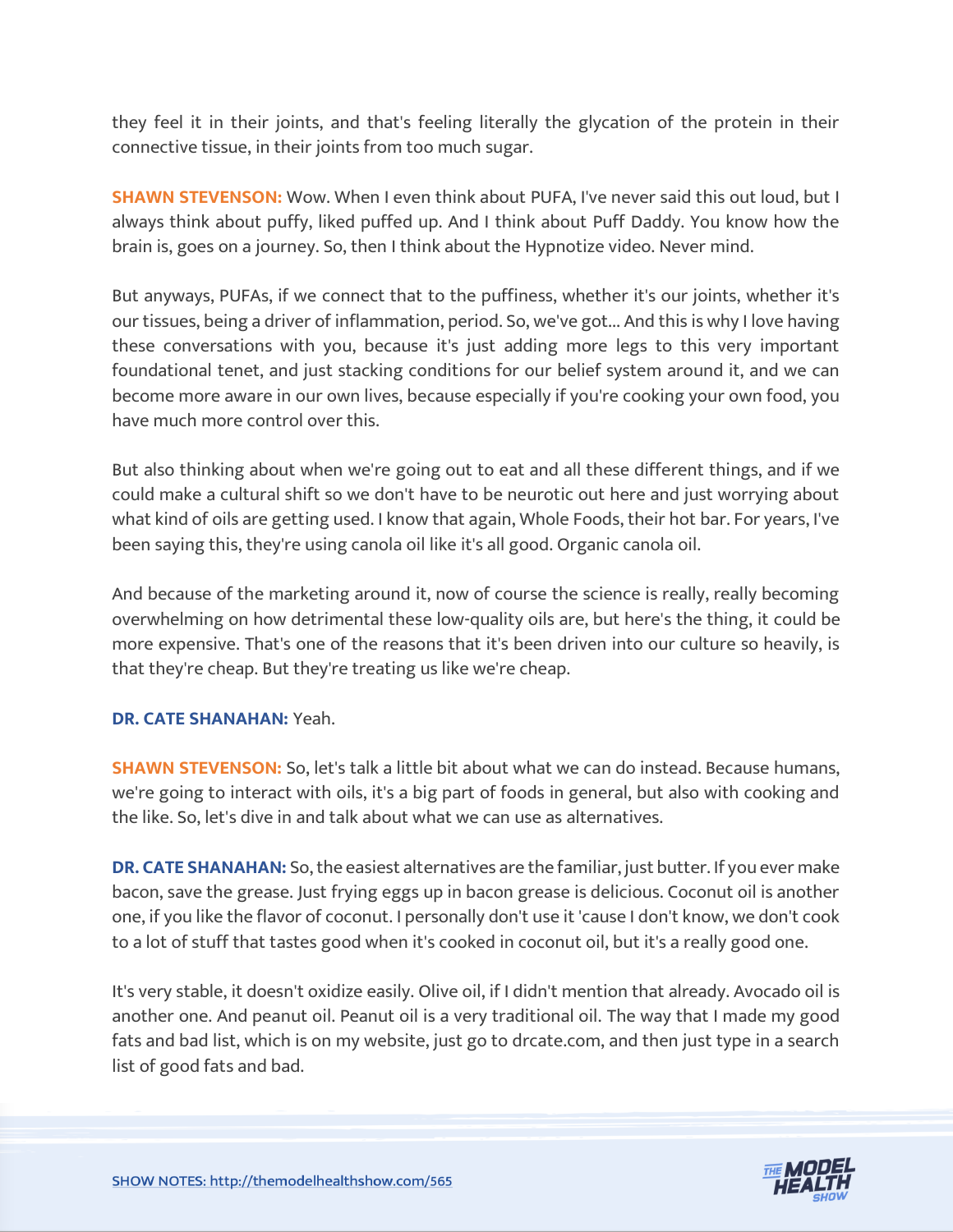The way that I made that is I looked at what is a traditional oil, what do people traditionally use? And then we want to try and get an oil that was made in a traditional manner as possible, so that in other words, it's not refined. We didn't have factory refining until 100 years ago. Peanuts, I believe they were called "ground nuts", and they came from Africa.

So that whole continent there was basically one of the most common oils was peanut oil. And some people say that peanuts are proinflammatory, and that's just not... There's no chemistry behind that. Peanuts do have a certain amount, they have a slightly higher polyunsaturated fatty acid content than like olives and avocado, but because these peanuts were bred for so many thousands of years to be oily, they yield the oil easily, and you don't need a lot of high heat and harsh processing.

So that it just, you squeeze it with mechanical pressure, and when you get peanut oil that's good quality, that's unrefined, it will taste like peanuts and I think it's delicious, and it will be healthy. It will still have all the vitamin E and vitamin A and minerals and all kinds of good stuff that nature puts in there to protect the polyunsaturated fatty acids from oxidizing while in the seed.

So, some of the, ironically, some of the best sources of antioxidant vitamins like vitamin E, vitamin E specifically protects the PUFAs in our body fat and our cell membranes and in our lipoproteins, the cholesterol carrying particles in our blood, vitamin E is very important for that.

And ironically, some of the greatest sources of vitamin E are the seeds that they make seed oil from, but it's totally destroyed in the processing, so you don't have it anymore. So, you can eat the seeds, you can totally the seeds, but you don't want to have them, you don't want to have 'em cooked to death because that will oxidize oil. They're better for you when they're raw or lightly cooked or this thing called "sprouted". I think I've gotten off-topic. What would...

**SHAWN STEVENSON:** No, this is good.

**DR. CATE SHANAHAN:** Oh, what's good to eat.

**SHAWN STEVENSON:** Yeah. The one that most surprised me was the peanut oil, of course, because it just seems like where does that lie in this? And also, what automatically comes up after working with so many people over the years too is peanut allergies, and some of the best data that we have now, because this wasn't a thing before as well, it's just like skyrocketed to the degree that some people are so susceptible to these peanut allergies, you can get deathly sick just being exposed to them.

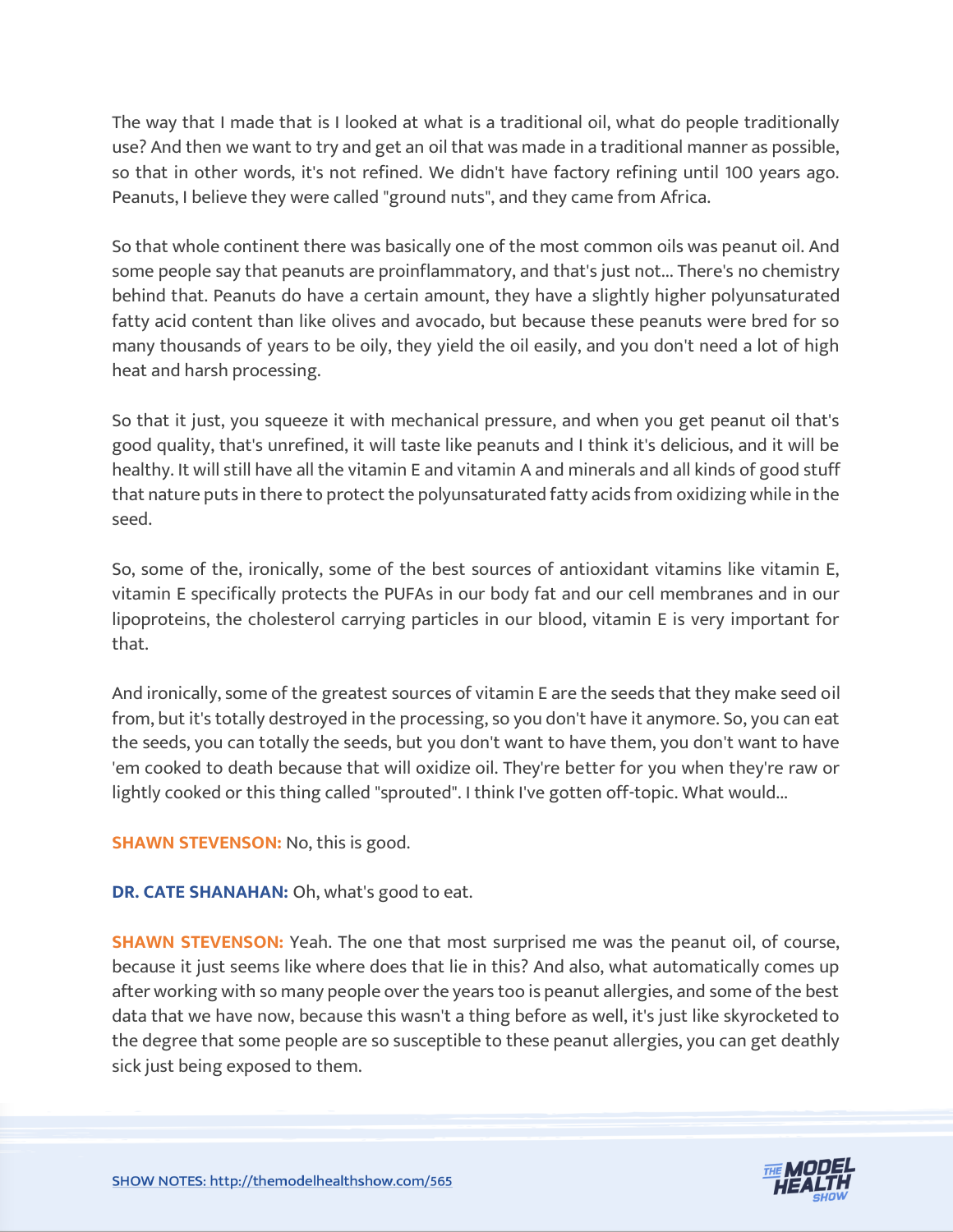And the question is, what happened? Why is this... What's going on? There's two things that's really been disclosed in the data. One is our tragic state of our microbiome being one of the culprit's underneath all of this, and also clearly, and this just from talking with you and studying your work, are interaction with these PUFAs.

Making us having essentially, and this is something that you mentioned too, folks having more hyper-reactive experiences, being exposed to different foods that they think they have allergies to, but they're really, their body is just dealing with a lot of toxicity from these PUFAs.

**DR. CATE SHANAHAN:** Right, and don't forget that the PUFAs are toxic to the microbiome. One of the big reasons that we have a messed-up microbiome is because we're killing the good bugs with all those toxins that we send down there. You have to breed weird organisms that can survive on that stuff. That's what happens. We've got weird bugs in our gut, and it's not just from antibiotics, it's from, you know, sugar doesn't help either, but a lot of it is from these seed oils.

But then the seed oils are double whammy because they also promote inflammation, and that inflammation makes your immune system really challenged. Because when you have a peanut allergy... So, there's food intolerances and food allergies, and the allergies tend to be more serious because that's where you can get that reaction called "anaphylaxis", where your throat swells up and you can stop breathing, or if you don't get an epinephrine shot in time. That's an allergy, not an intolerance.

That comes from your immune system getting involved, because your immune system is confused and it thinks the peanut protein is a really serious pathogen, so it's like launching an all-out full scale panic button, hits the panic button in your body, that's what anaphylactic reaction is. Plus, it's something that it goes out of control, because it should be just located in the area where you contact the peanuts, but...

So, your immune system is confused, that the peanut, which is a friend, is actually a very dangerous toxin, and because you are depleted of antioxidants because of so much PUFA that we've all been eating, you can't control the reaction properly once it gets started. So, it should just be localized, right? That would make sense. How does it get all over the body?

Well, because you've got too many of the proinflammatory things going, you don't have enough antioxidants to keep the chemical irritation localized and under control to just where it's contacting you, whether it's your lips or your guts or anywhere. So, seed oils do this. That's the reason we have this rash of... Oh, I guess that's a bad word to use.

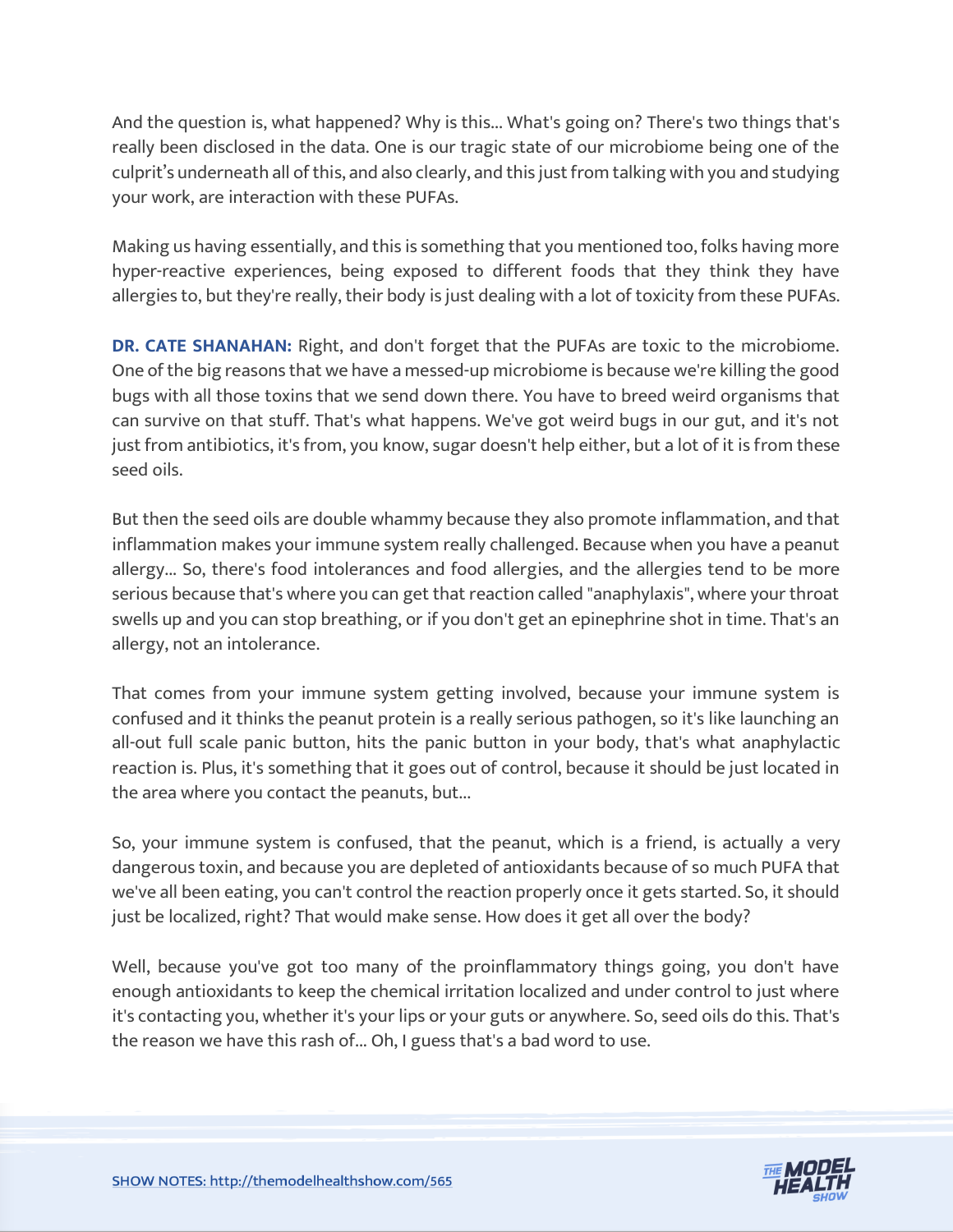The reason we have such a plethora, so many people with bad allergies and peanut allergies and food intolerances is seed oils. And I haven't mentioned anything just about malnutrition or nutrient efficiency, that's a big part of it too, because seed oils have no nutrition. So that 5, 6, 7, 800 calories a day that we're getting from seed oils, nothing nourishing in there, and we need nutrition for our body to work right too.

And so that's a whole other issue that we have going on in the Western diet, but definitely seed oils are contributing to that. But don't forget that just having a healthy... Getting enough protein and getting all the vitamins and minerals, that's really key too. It's not just enough just to cut out the seed oils, you got to know what to do instead.

And so that's why, getting back to your question of what oils, what fats are good? If you did tallow and lard and old fashioned, what people used to do in the old days. You can see a lot of really cool things that people do on TikTok. I follow this one lady, and she's like this 90-year-old that cooks up in a wok, starting with the stream. She doesn't have plumbing, so she uses a stream.

It's just the coolest thing ever. What did people used to do? But there's a lot of fat going in there, a lot of, I think it's lard, pork fat she pours into the woks.

**SHAWN STEVENSON:** So, I think a good question, just to summarize this, is just asking ourselves what have humans been utilizing the longest? So, this goes back to ghee and butter and coconut oil, and animal fats. Olive oil is another one, and that's the last one I want to ask you about in closing, because even with these higher quality oils that humans have been using for thousands of years, everyone that I just said, thousands of years.

Versus a couple of decades, a few decades now with these highly refined seed oils that require this massive industrial process just to make them palatable. Not to take away the toxicity necessarily, but just so we can use them to make food to the texture or the mouth field or the shelf stability, whatever manipulation is taking place.

But with olive oil, there's going to be qualities here, good, better, best. We want to make sure that we're sourcing our stuff the right way, because would it be a good idea to get an olive oil out there that's in a clear plastic bottle on the store shelf?

**DR. CATE SHANAHAN:** Definitely not, because that's a sign that the sun, just like it can burn us, it can burn oil in a bottle. And so, a manufacturer that cares about the protecting its oil is going to use a dark bottle. Those are more expensive than the clear plastic bottles. So, it's just a sign of manufacturer that doesn't care, and there probably is a lot of other stuff they didn't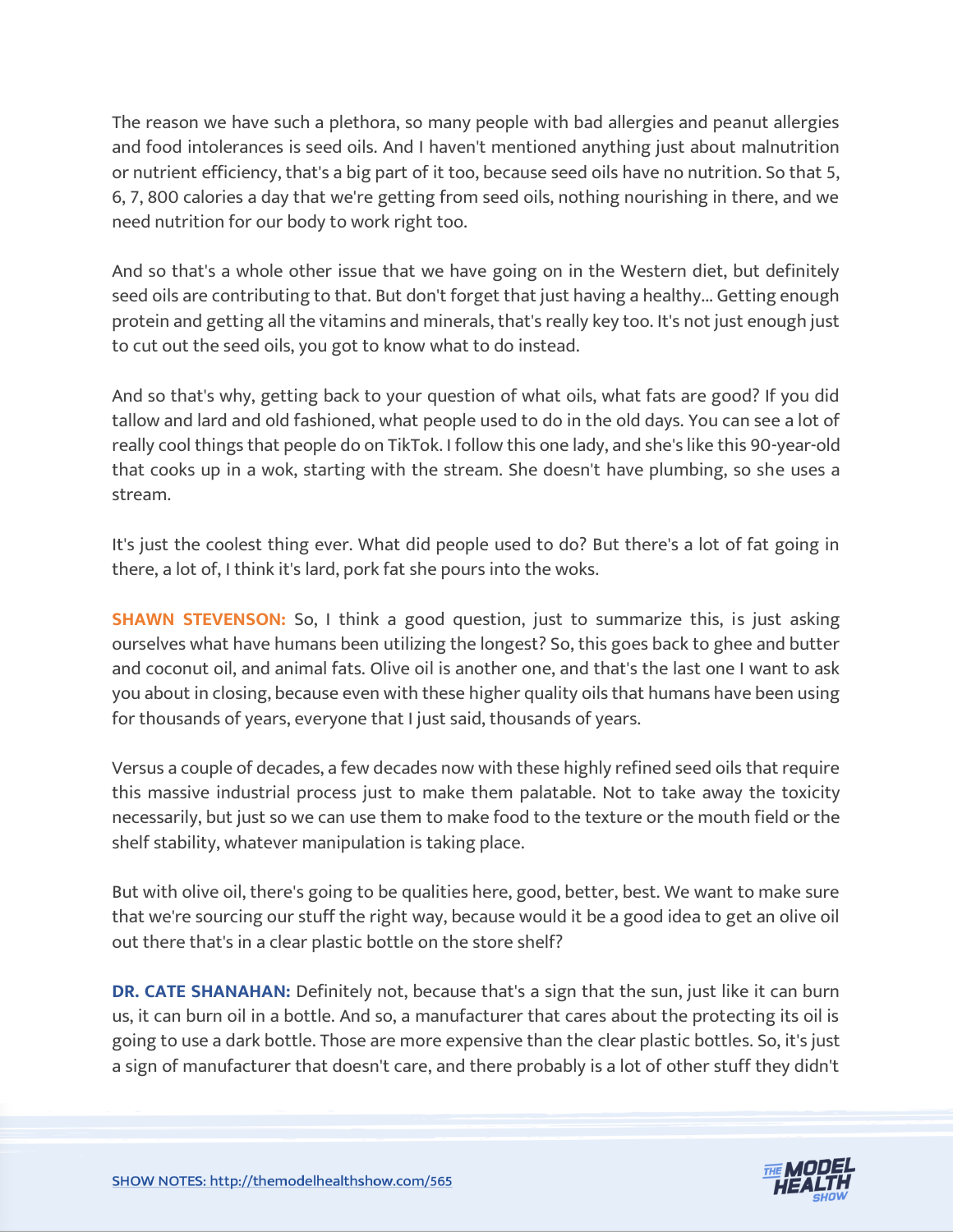do right either that is going to affect you, and it won't taste as good, and it won't be anywhere near as good for you.

**SHAWN STEVENSON:** Yeah. So, let's think about that piece. And also, because if we're talking about an olive oil for example, this is a fruit, by the way, same with an avocado, and the oils are more, they're much more graceful in letting go of their thickness, of their oiliness. And there's going to be a different ratio, they're not...

They don't have as many saturated fats that are more stable than say a coconut oil, for example. Or even butter that people can sit out on their counter, for example. Which that's a big debate too, do you sit the butter out in a butter dish, or do you keep it in the fridge? You know, people could... Maybe everybody can, if they're watching this on YouTube, let me know what way do you go with your butter? Do you leave it on the counter? Do you have a butter dish? Or do you keep it in the fridge?

And so, this has been wonderful, just starting to, again, add more legs under our understanding of this massive issue in our nutritional concerns, but also in our healthcare epidemics. Here in the United States, if you look at the results, we're not doing well. We're really the sickest nation in the history of documented human civilization with largely preventable, chronic lifestylerelated diseases.

And we just simply need to ask, what is in our food supply that wasn't here previously? Because I'll tell you, a lot of the folks that are working to lose weight, to shift their body fat ratio to get healthier, they're doing stuff. They're watching what they eat, they're exercising, they're trying to stack conditions in their favor, but they don't realize oftentimes there's this kryptonite in their food that is causing so much metabolic disruption.

That's why I'm so grateful for your work and all the resources that you share. So can you let everybody know again about your book, your latest book, and of course, you have one of the most epic treatises as well that you came out with first, Deep Nutrition. But mention your latest book, where people can pick it up, and also where they can follow you on social media...

**DR. CATE SHANAHAN:** Yeah, definitely. So, my website is drcate.com. D-R C-A-T-E.com. And from there you can find my socials, but I'm on Twitter Dr. Cate Shanahan, I always have to think about that one. D-R C-A-T-E Shanahan, that's a long one. And then I'm also on Facebook under Dr. Cate Shanahan.

My latest book is The Fatburn Fix, and that book, I take folks through the process of how seed oils have damaged their metabolism and how you really need to follow... You're trapped kind of like in a vicious cycle, because I said you've got too much PUFA in your body fat, your body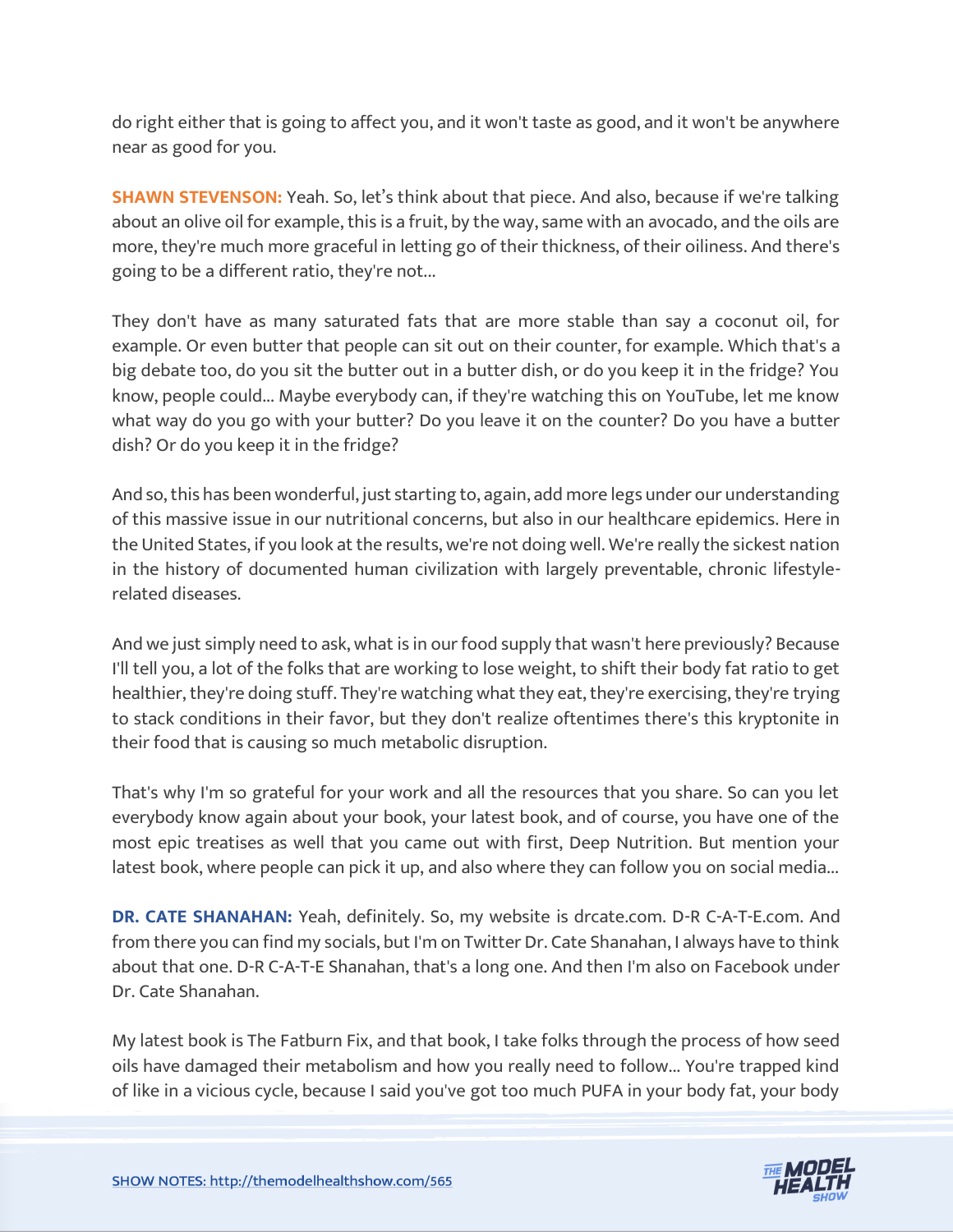doesn't want burn body fat. How are you going to lose weight when your body doesn't want to burn body fat? So, you get exposed to all that PUFA.

I take you out of that vicious cycle in that book, and you can get a taste of it from my website, if you go to my website, drcate.com, and just type in the book Fatburn Fix. You'll have access, if you subscribe, actually even easier if you just subscribe, you'll get access to a quiz that I call the "fatburn factor", which tells you how well you're burning your body fat and whether or not you're really so deeply trapped in that vicious cycle that you really need to focus first on getting more energizing meals, getting more energy between meals, before you're ready to do something like an intermittent fast.

Or just jump right into a keto diet or something like that. You need to do, there's some other steps and that'll help you lose weight without feeling terrible.

**SHAWN STEVENSON:** So awesome. Well again, I love talking with you and I can't wait 'til the next conversation. And again, I just thank you so much because you've been pressing forward with this message and now so many people are picking up on this, and it's because of you and a couple of other folks have just been pioneering this and creating such great resources, so I just really appreciate you so much.

**DR. CATE SHANAHAN:** Well, thank you for having me on, Shawn. It's always a pleasure to speak with you.

**SHAWN STEVENSON:** Awesome. Well, everybody, Dr. Cate Shanahan. Thank you so much for tuning into the show today. I hope you got a lot of value out of this. This is the time to upgrade our oils. Looking at our bodies like a highly sophisticated automobile. For example, the oils that we put in matter. Getting those oils exchanged can extend the life of the car.

So of course, this isn't the movie Cars, we're not Transformers. But just to give that analogy, this has been a part of the human diet for thousands of years, oils are going to be coming through naturally in various foods and also being extracted for various reasons. Not just nutritive, but also medicinal aspects of oils as well, and that's a whole other subject that we'll definitely touch on in the future.

But for now, make sure to follow the work of Dr. Cate Shanahan, she's really leading the charge in the subject matter, and you're going to see much more coming down the pike as the years roll on here, with shifting away from these oils and it becoming something that is commonly accepted.